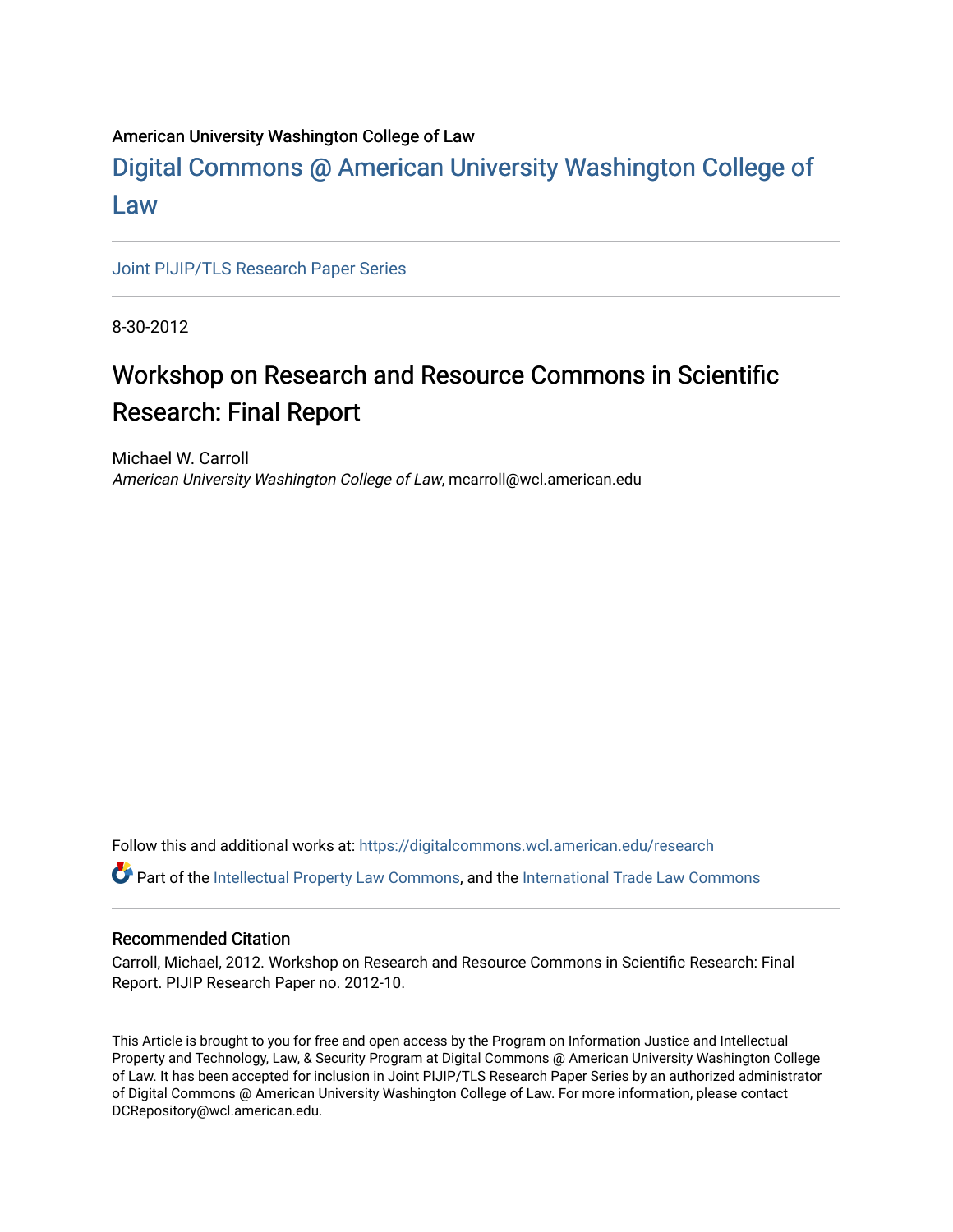



## **Workshop on Research and Resource Commons in Scientific Research: Final Report**

American University, Washington College of Law November 17‐18, 2011

Michael Carroll, Professor of Law and Director, Program on Information Justice and Intellectual Property, Washington College of Law at American University, Washington, D.C.

#### **NSF Award No: IIS‐1137208**

In November of 2011, the Washington College of Law at American University convened and hosted a two‐day workshop in collaboration with the Creative Commons to develop a strategy for promoting a commons or scientific research and related resources. The workshop brought together interested stakeholders from across the scientific research enterprise: scientists, administrators, librarians, publishers, societies, technologists, lawyers, policy makers, students, funders, and Open Science advocates, including both U.S. and international representatives. This diverse group discussed the current state of policy and technology as it relates to a scientific research commons, and identified key opportunities and challenges, as well as next steps, for the scientific community in general and Creative Commons in particular. These opportunities will inform the next phase of the Science program at Creative Commons and include legal and policy issues, education and technology efforts, and partnerships that will better leverage our efforts going forward.

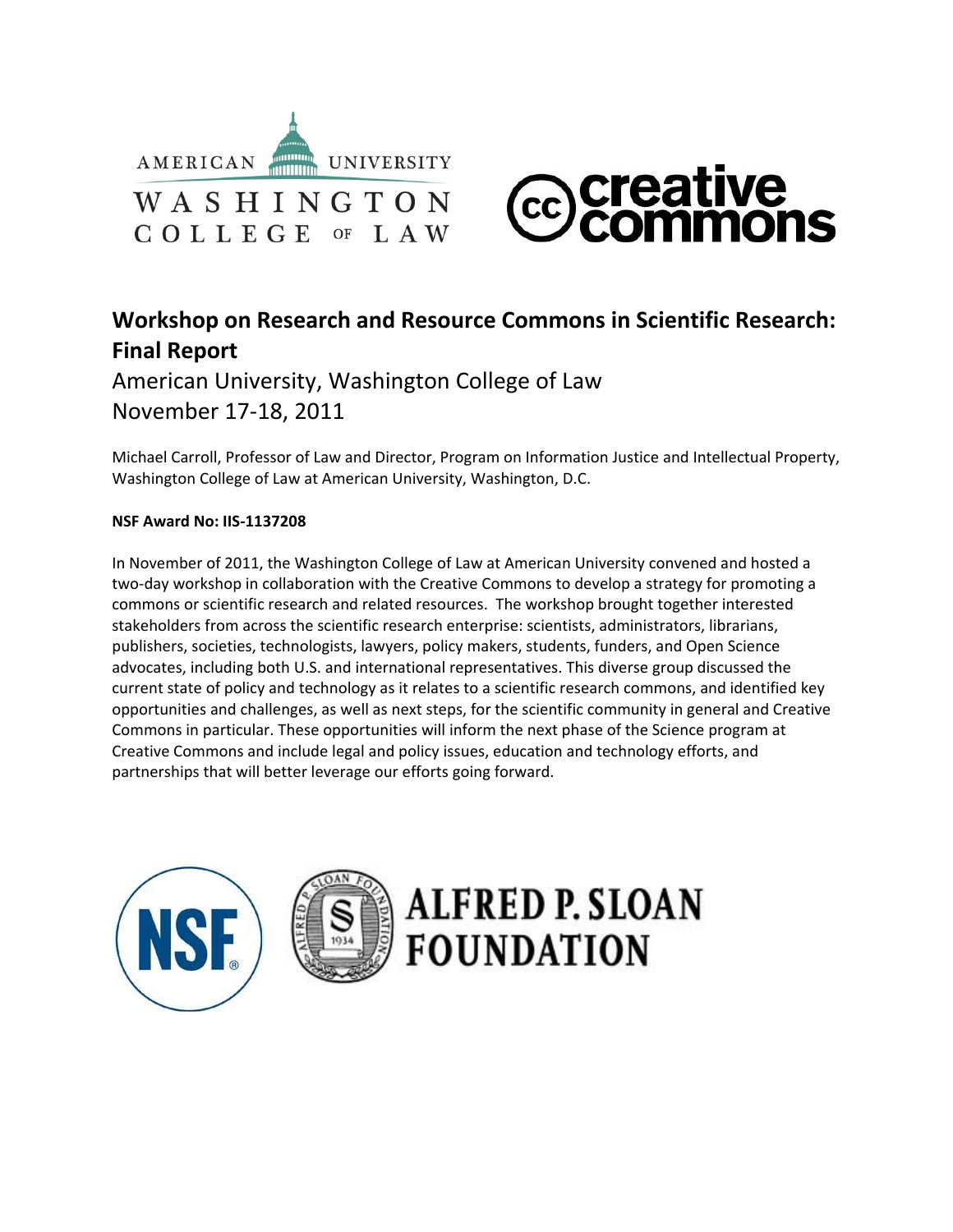### **Table of Contents**

### **Introduction**

Rapid advances in information technology, and their uses in the inputs and outputs of scientific research, are far ahead of the legal and policy framework that supports science. A range of initiatives have emerged in the past decade to catch up, including changes in the grants policy at the National Institutes of Health to require public access through PubMed Central to peer‐reviewed journal articles arising from NIH‐supported research, university‐based initiatives to improve open access to the scientific literature and to use institutional repositories as sites for data sharing, and the recent National Science Foundation requirements concerning grantees' data management plans. The time is ripe to review these and other initiatives to assess what lessons can be generalized. In particular, the rapid growth of digital scientific data, the complex status of these data under intellectual property law, and requirements that these data be managed responsibly, suggest that an open, commons-based approach could be particularly useful for addressing these phenomena.

A research or resource commons requires agreement among providers and participants about its legal structure, the technical requirements for its resources, and a shared understanding about how to sustain the commons. Legal issues, usually involving intellectual property or contract law, often arise as researchers, or research funders, seek to build commons or commons‐based tools, such as Creative  $Commons<sup>1</sup>$  licenses. The objectives for the workshop were:

- $\triangle$  To review lessons learned from those who have worked to build or to promote the use of commons structures to support scientific research from within the federal government and from the private sector, including the non‐profit sector. This would include review of case studies from existing initiatives to provide open access to the scientific and scholarly literature, attempts to streamline and standardize the sharing of biological materials, and successful data‐ sharing projects, such as Sage Bionetworks and existing and proposed methods for sharing earth observation data.
- $\overrightarrow{A}$  To identify the legal, technical, and cultural requirements for a successful commons, with a particular focus on scientific data. The key themes will be the respective roles of standardization and interoperability at the legal and technical levels necessary for resources to

 $1$  http://creativecommons.org/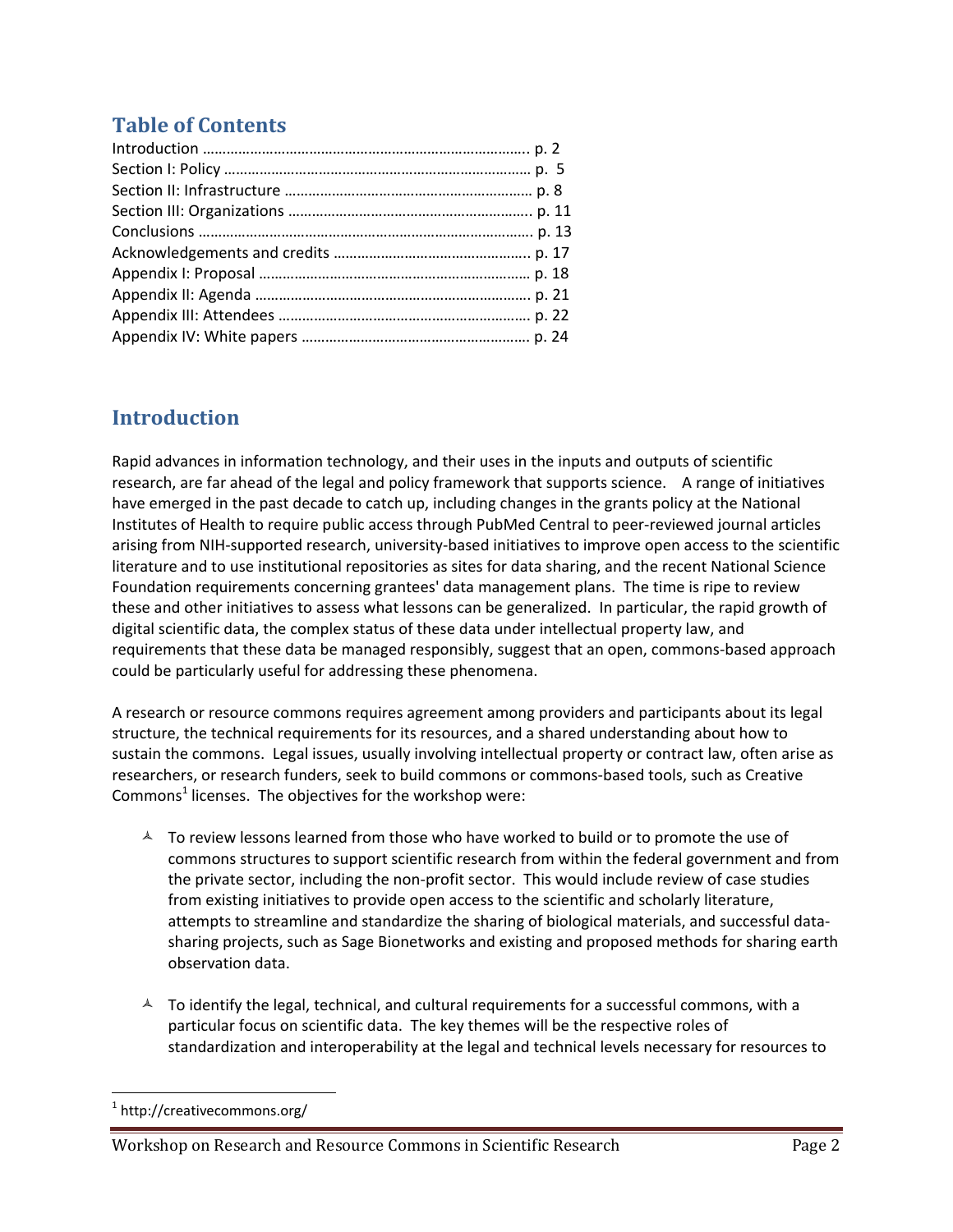be shared in a commons, whether those resources are literature, data, physical inputs, or others.

 $\lambda$  To discuss how the federal government, the university and non-profit sector, and industry can best work together to support existing successful resource commons in science and to create new commons or commons‐based tools to improve the speed and efficiency of publicly funded scientific research. Attention will be given to how existing commons standards, such as legal and technical tools supplied by Creative Commons, are currently being used in the sciences and how these might be made more useful with respect to emergent forms of scientific communication.

A commons, in this context, is a standard set of rules by which people access the shared resources, including the infrastructure (standards, protocols, security methods, etc.) as well as the policies and terms of its use (e.g. methods of covering its costs). For the progress of science, we also promote commons that allows for maximal reusability and re‐purposability of resources –i.e., the ability to combine large amounts of texts or data for new research purposes often unforeseen by the resource producers but having great potential benefit to science and the public.

The scientific research resources under consideration are primarily the research articles (analysis and conclusions drawn from research) and primary research data produced during the conduct of a research project. Also in scope for consideration are emerging forms of scholarly communication: websites, wikis, blogs, pre‐prints, technical reports and white papers, databases, data visualizations, etc. All of these resources may be used in their entirety or in parts, e.g., the reference section of a research article, or a subset of a dataset, so different policies and infrastructure may pertain. Research outputs are normally the product of one or more researchers working for a grantee (university, research institution, government agency, etc.) often across international boundaries, so we are interested in a wide range of research materials, research stakeholders, and of international scope.

Historically, copyright in formal research publications was transferred by authors to the publisher(society, non‐profit or commercial), subject to a license granted to the funding agency in the case of federally‐funded research. Otherwise, the author and her institution retained no rights. Other than the license granted to federal funding agencies, funders generally did not require any retention of rights or any particular terms and conditions be part of any publishing agreement.with respect to copyright., and funders generally did not alter don't enforce what rights they could retain. This is changing in two ways. First, Open Access publications use different funding models and allow for free public access to articles, but often the publisher retains further rights (e.g. to "mine" the texts or build added‐value commercial services from them). Second, a lot of scientific communication now occurs outside the formal research publications, on websites, wikis, blogs, and via informal publications. Many of these are unlicensed and the copyright owner is unclear, others are published under open licenses like  $CC-BY^2$ .

As background for the workshop, a survey of participants conducted before the event helped identify consensus around key questions:

1. Taking account of the ways in which scientific data vary in type and scale, what policies and practices would you say would constitute **successful data sharing** in science?

 <sup>2</sup> http://creativecommons.org/licenses/by/3.0/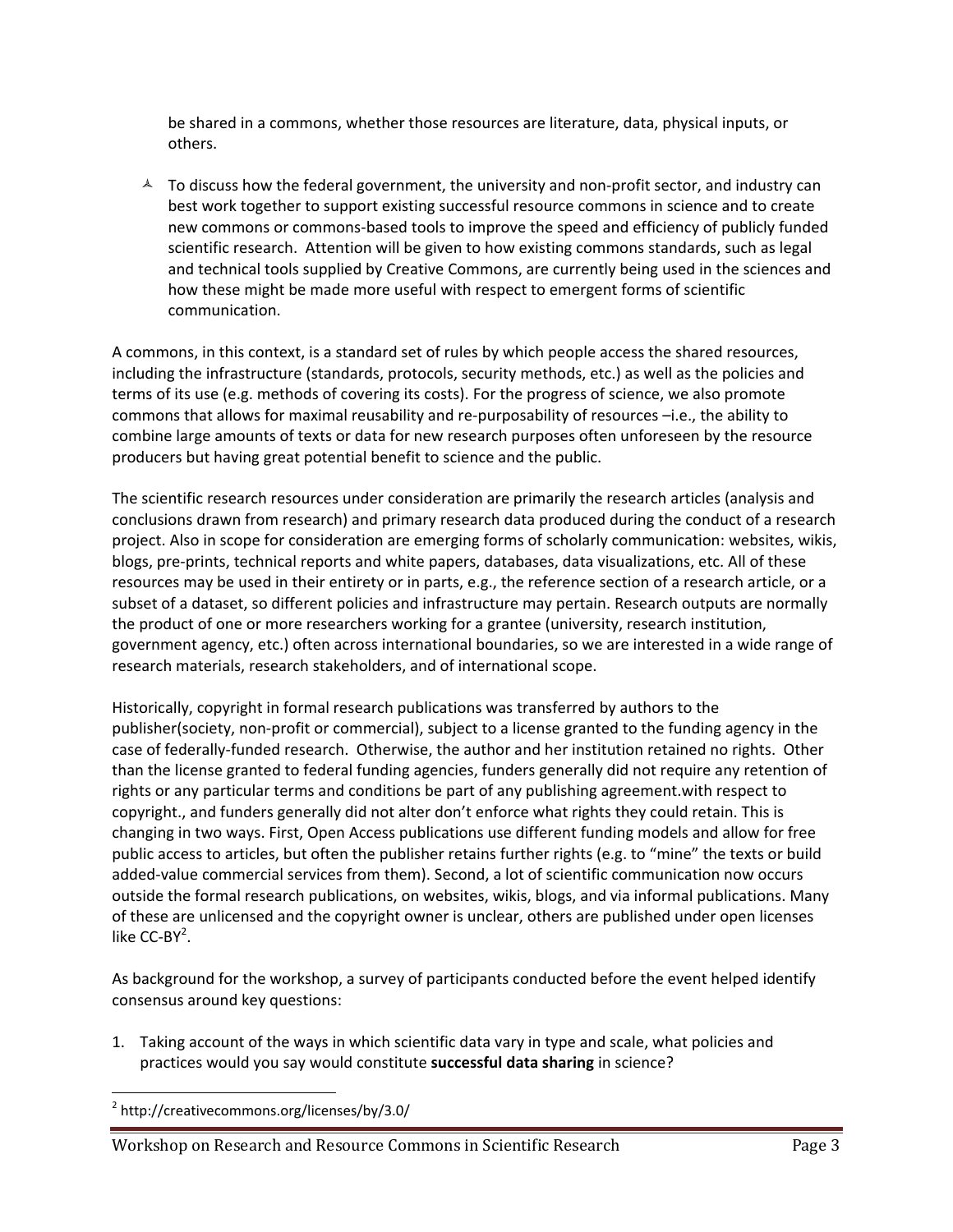We need to clearly define what is meant by "sharing" (i.e. of what, in what manner and to whom) but in general this will require community buy-in as well as mandates (and enforcement of them), new financial and human resources, and recognition of effort (i.e. academic credit via citation, etc.). Successful sharing will enable reuse of data, implying that it is citable, documented and well‐structured.

2. From your perspective, what are one or two of the biggest social, legal, or technical **barriers** to openly sharing scientific data?

The greatest perceived barriers were lack of incentives and demonstrations of the value and impact of open data sharing; concerns about data privacy, confidentiality or loss of personal use (i.e., competitive advantage); problems of data heterogeneity, quality and incompatible formats; and uncertainty about legal rights to reuse or re-share data; and the general lack of expertise or best practices to emulate.

3. In which disciplines can we find the biggest successes and failures to share scientific data (e.g. biology, economics, energy, astronomy) and what characteristics of the policy framework, institutional settings or disciplinary norms were most important to success or failure?

In general, scientific disciplines that have adopted a culture of sharing data are basic (as opposed to applied), have lower commercial potential, do not involve human subjects, and are not classified. Specific areas of success have been in genomics and other ‐omics, based on ethical and economic principles as well as strong incentives from funders, the geospatial and social sciences, and "big" science such as astronomy and high energy physics where there are large, shared infrastructure costs. Failures can be found in engineering and computer science, ecology and biodiversity, and chemistry (an example of an older discipline in which data was enclosed long ago).

4. What incentive structures most motivate scientists and/or their institutions to share, e.g., academic credit or easier access to data?

Recognition and credit by institutions and funders was uniformly seen as the key motivator for researchers. Additionally funder and publisher requirements or mandates are good motivators, as well as scientific community values and norms, including ethics and principles such as reproducibility. Finally, demonstrated value of and public demand for data sharing are good incentives.

5. Which resources for scientific research (e.g. research articles, research data, patents, materials, biobanks) are best managed as common resources, and how would you delineate who should have rights of access and reuse to these common resources?

Ideal candidates for a research commons are datasets that can be aggregated centrally to create a valuable resource (e.g. GenBank). Each discipline has to look at the costs versus benefits of sharing and it is not necessary to share everything that's possible, but knowing the specific benefits is difficult and sometimes unexpected benefits appear and in unpredictable time frames. Additional pieces of the answer relate to where is it on the spectrum from "raw" or "processed and analyzed" (e.g., the more processed it is the more useful to others) and who its audience is beyond researchers, e.g. students or the public. Some resources with low research value may have high value as educational training data or to support public policy. Linking data to social benefit would improve public awareness of its value, and increase its likelihood of being shared.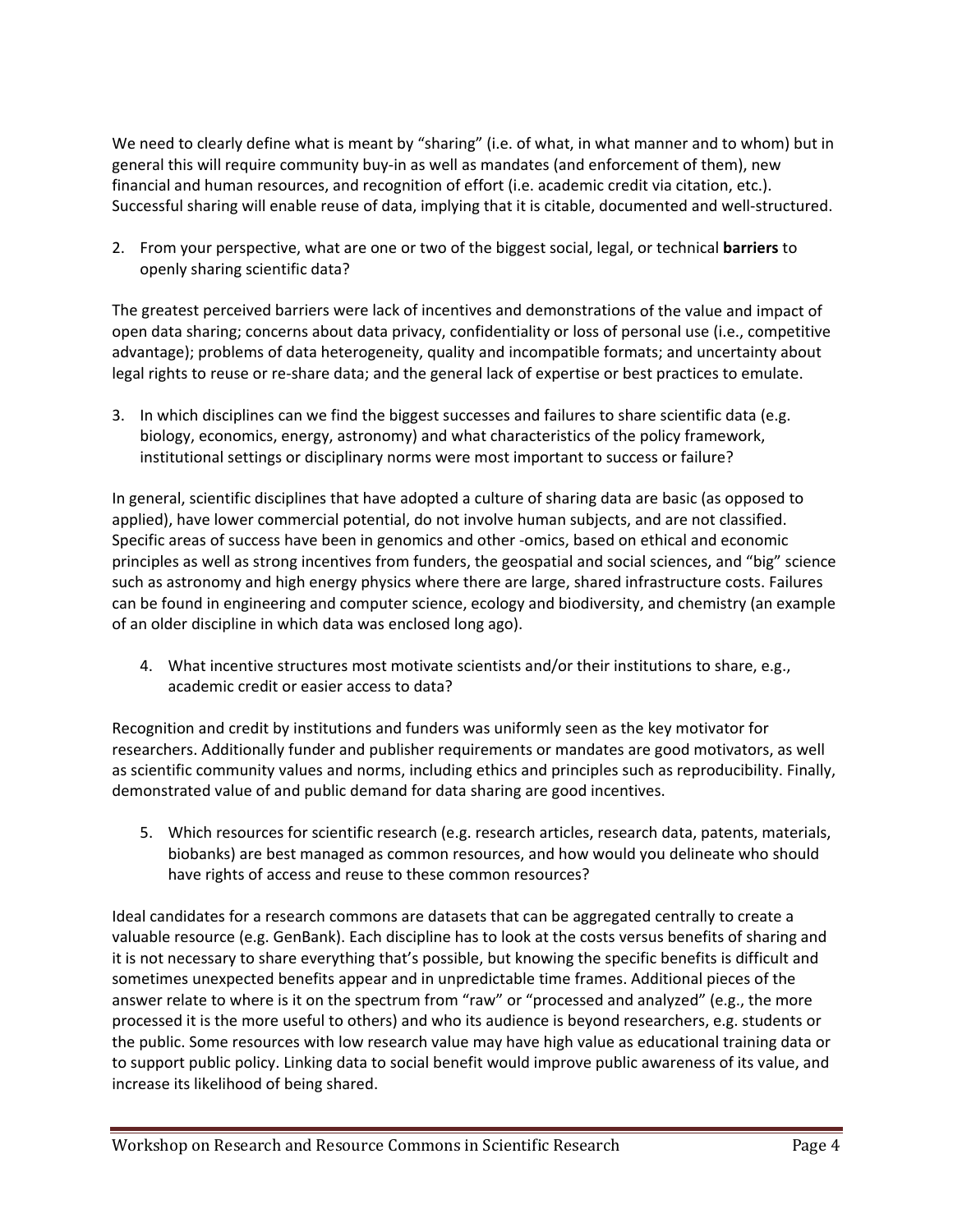In discussing the survey responses, it was clear that much work is still needed to document the cost/benefit ratio across different types of data in different disciplines. The case for open access to research data is already made in some areas (e.g. genomics) but still very difficult in others. Administrators of research institutions are worried about excessive costs, taxpayers want the benefits of research and access to its results but it is uncertain if they see this as justifying additional funding. Solutions to providing access to research resources must be efficient and affordable. Implementing stronger policy at funding agencies will require strong will and credible incentives for researchers and their institutions.

The workshop was organized are three themes: policy, technology infrastructure, and organizations. This report is similarly organized, with conclusions drawn from each area.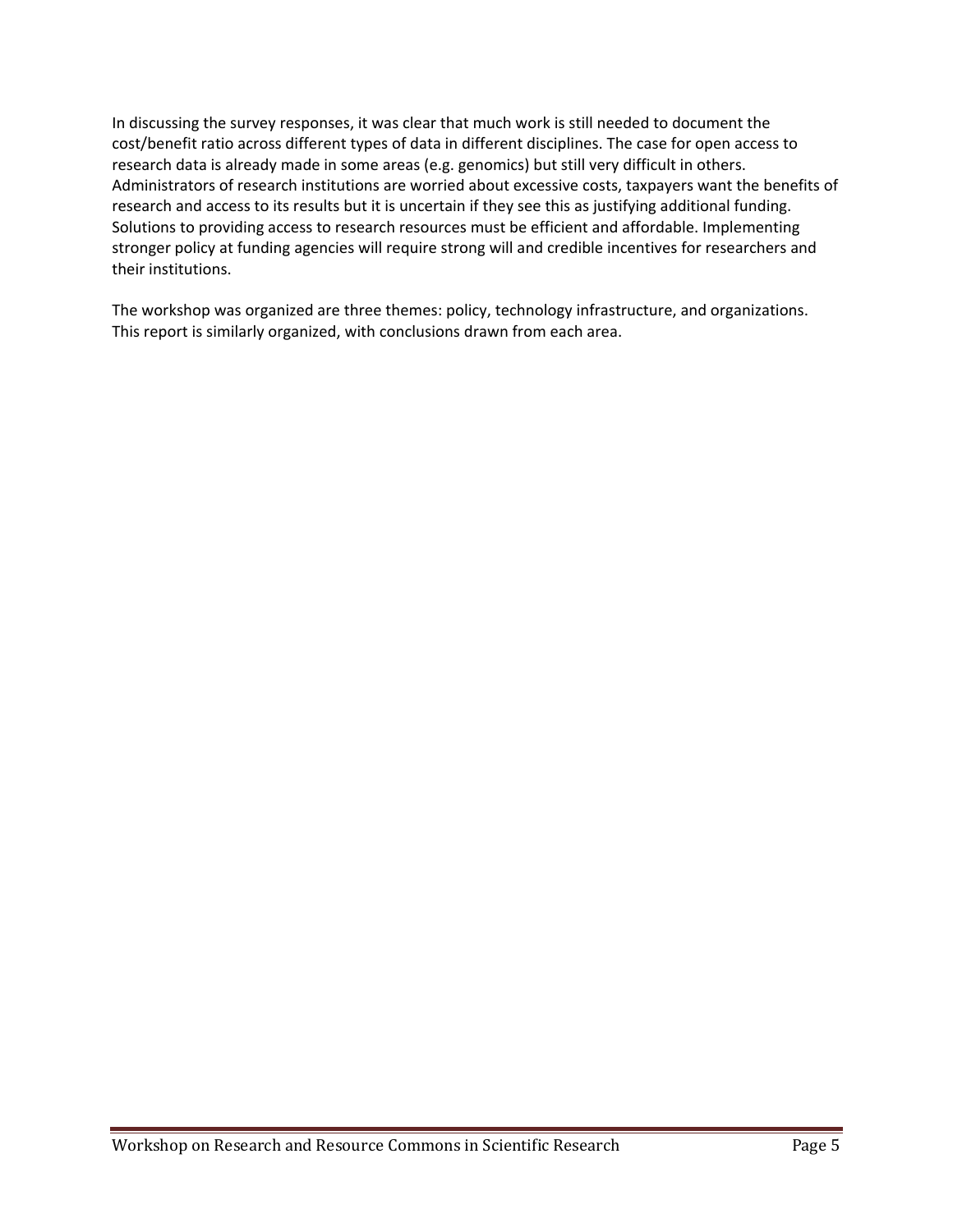### **Section I: Policy**

The policy goals of government research funders include the advancement of knowledge with high‐ quality scientific research (i.e. responsible and reproducible), and maximizing the impact of financial investments across the research enterprise, including researchers, grantees, and the public. Workshop participants started from the position that Open Science, including the existence of an openly accessible commons for research resources, is valued by many research stakeholders and should be supported by good policy and range of infrastructure and practices that support its growth and use over time.

Workshop participants reviewed and discussed current policies and activities across a range of U.S. federal agencies, international agencies and specific countries. This gave them a shared sense of current positions on providing access to research in the U.S. and elsewhere, and the types of activities that are influencing both policy and behavior across a range of stakeholders in the research enterprise. Providing a complete picture of current policies, attitudes and activities across such a complex domain is not possible in workshop format so the goal was instead to provide a "snapshot" of a moment in time. The group considered three white papers (provided as appendices to this report), presentations from two major U.S. science funding agencies (NSF and NIH) and various international efforts (CODATA, and initiatives in the EU and China), and had general discussions around new developments and activities in support of improved sharing of research results. These are summarized briefly in this report, along with initial findings and recommendations.

A white paper on U.S. federal policy with regard to research data, focused particularly on unclassified research arising from federal funding agencies (e.g. contracts, cooperative agreements, etc.) was presented and discussed. It examined both government‐wide principles and detailed, specific policies for each agency or program that was discoverable by the public Web. The high-level conclusions were that:

- Congress has delegated data-related policy to the funding agencies (although the OMB has a few high-level rules like 'rights in data' including copyright, patent, and other rights;
- It appears that in cases where no rights accrue for research data (i.e. for factual data) there is no way for funding agencies to prevent grantees or others from adding contractual access restrictions to the data.
- The NIH has robust and aggressive rules (e.g. for all grants above \$500,000) and the NSF is requiring a data management plan that includes policy disclosures;
- In general, individual programs vary from no policy to voluntary sharing to mandates and there is no consistency across agencies. Programs are serving as labs for policy experimentation within different disciplines.

Participants discussed the merits and challenges of this approach to research data policy, whether it was appropriate and at the right level. Many participants felt that data policy cannot be 'one‐size‐fits‐all' in science, to allow for an evolving understanding of competing needs across the stakeholders. However it may be possible to create a 'default' policy that can be overridden in specific cases, to avoid the common situation of no policy decision due to conflicting interests. But any discussion of research access policies must address incentives for sharing, e.g., how data can be cited for credit in the scholarly record, and how metadata associated with data (citation or other types) will also be shared.

It was also clear that the challenges with data can be more complex than other types of research resources since there are often privacy, confidentiality or security concerns, and the balance of access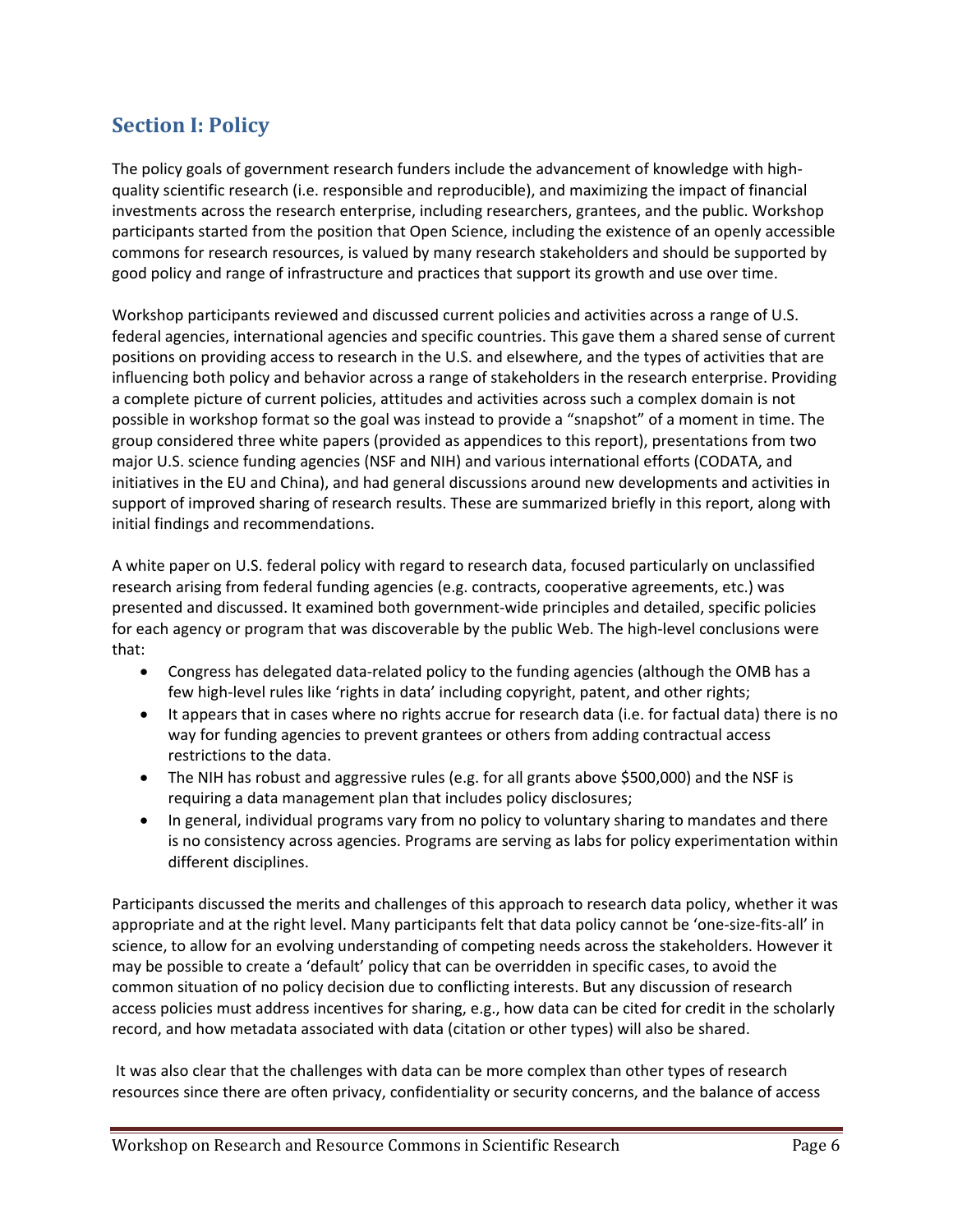and other concerns is delicate. Furthermore, both access and privacy requirements for data have deep technical implications for what researchers can actually do with the data once accessed. Policies that require data to be shared must also address *how* it is shared to achieve these goals.

Many federal funding agencies leave decisions about releasing data to the individual researchers and grantees, but there are a growing number of agencies that are beginning to set policy for how and when data should be shared, in what formats and under what terms and conditions. Across these agencies there exists a range of practice, from strict policy and mandates for open sharing of results within a defined time period to complete silence on the matter. This variability and inconsistency is itself a challenge, since researchers and grantees need to examine the policies and guidelines for each agency (and sometimes each program within an agency) to discover what it requires and how to comply. Universities are well‐placed to help research agencies know what each other are doing, and to share the mechanisms and lessons learned from different approaches.

A noteworthy and troubling phenomenon is the common convention of releasing research data under a "Terms of Use" contract (often referred to as a "usage license" or "data user license agreement"). This practice has evolved in part because in the U.S. factual data is in the public domain so researchers and grantees need to impose a contract to control its use, e.g., to insure proper credit is given or to capture financial resources to support its ongoing availability. Because no standard "Terms of Use" contract exists, many data repositories use custom contracts that contradict each other, are difficult to enforce, do not work across international jurisdictions, overreach the original intent of the data producer, and have a chilling effect on researchers who might like to reuse or repurpose the data.

There was consensus that in the context of policy, we need clear definitions of "data" and levels of data (e.g., raw, processed, analyzed, or published). A shared understanding – perhaps a standard taxonomy – would facilitate discussions. Similarly we need to develop a shared understanding of "sharing" and "access" if we intend that a research resources commons will enable reuse of those resources in new contexts.

Most policy related to research resources, particularly data, is made at the private level: private contracts; community norms; licenses and waivers; or explicit agreements, e.g. with publishers. Public policies such as government funding agency mandates are difficult to set and the higher the level, across the spectrum from local to international, the harder the decisions are to make. Given this, when considering at what level a policy should be made it is worth considering how easy it would be to block it, and how close to the local level it could be made without leaving it to individual decision.

Some research data is particularly susceptible to forming a commons via policy, for example, clinical trial data that the U.S. FDA wants available but that data producers may resist sharing. A better course than starting with contentious areas is to choose a research subject that is already a commons, like Antarctica (for which there is already an international treaty to share data). Such a public commons would demonstrate both the value and the costs of aggregating and sharing data in the public domain.

As for software tools, the best investment will be in those that inspire researchers to share rather simply supporting policy mandates. Creating demonstration projects in a research area that includes multiple publically accessible datasets connected to a specific location seems promising, and could mix both professional and citizen science aspects. Such a demonstrator could then be generalized to other kinds of non‐geographic "maps" (e.g., a genome or brain structure). Again, Antarctica seems to be a logical candidate for such a demonstrator.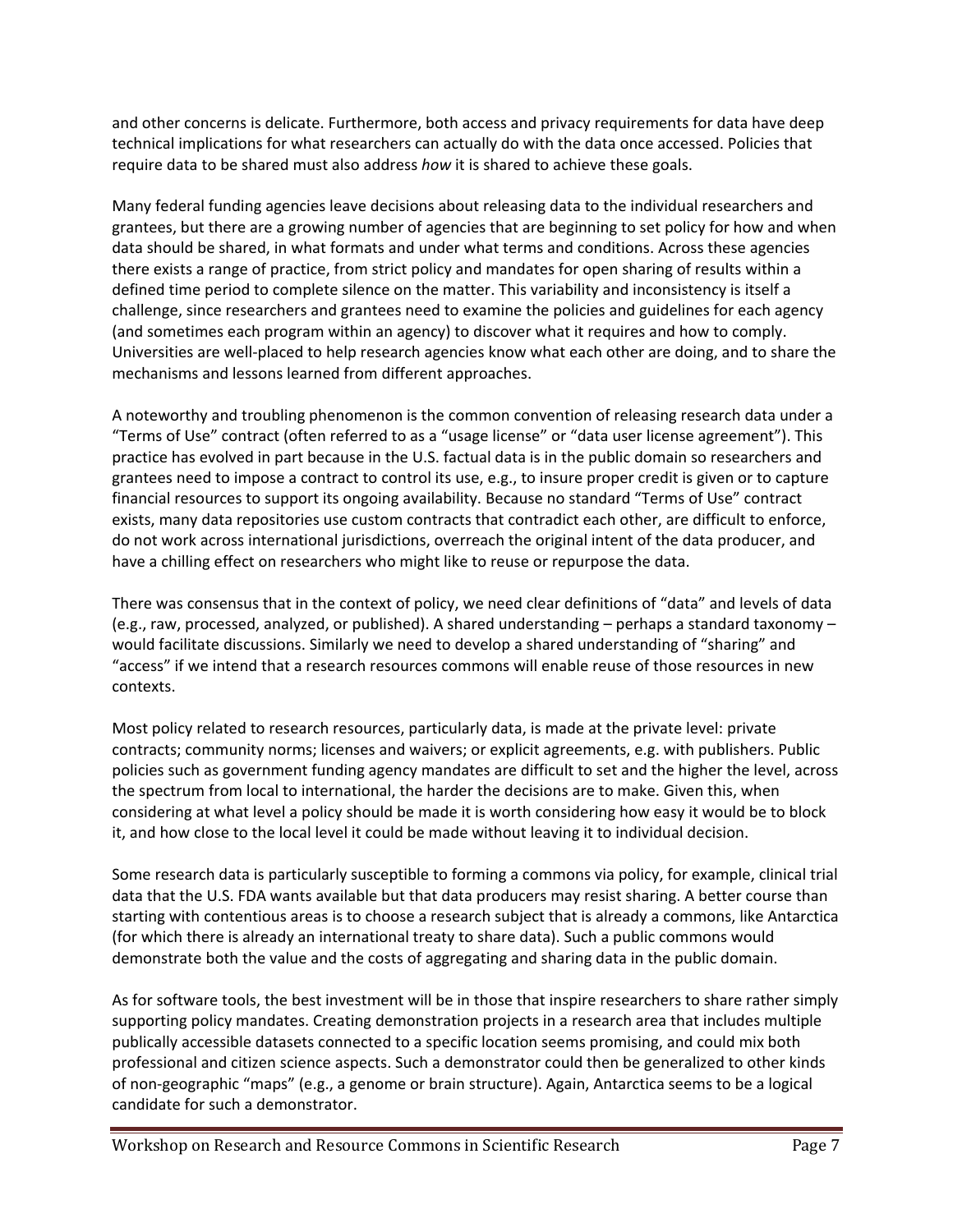Opportunity: to assist the government and its science agencies with establishing policy for sharing research results in all forms to the broadest possible audience, to gain the maximum benefit for science and the public. To further assist these agencies in identifying and establishing best practices for setting and implementing policy for a variety of types of research results (articles, data and gray literature, especially published online). These policies involve a wide range of stakeholders committed to open sharing of science (many represented at the workshop) and these consultative efforts will need a forum for discussion beyond Creative Commons.

Next Step: establish a science advisory group, convened and led by CC, to respond to requests for comment, information, and other opportunities to present the arguments for open sharing when possible.

Other areas that affect open science and have historically constrained the commons (e.g. patents or materials transfer agreements) are still of concern but less tractable to short-term action. The focus for the next five years should be on effect sharing of research outputs in the commons.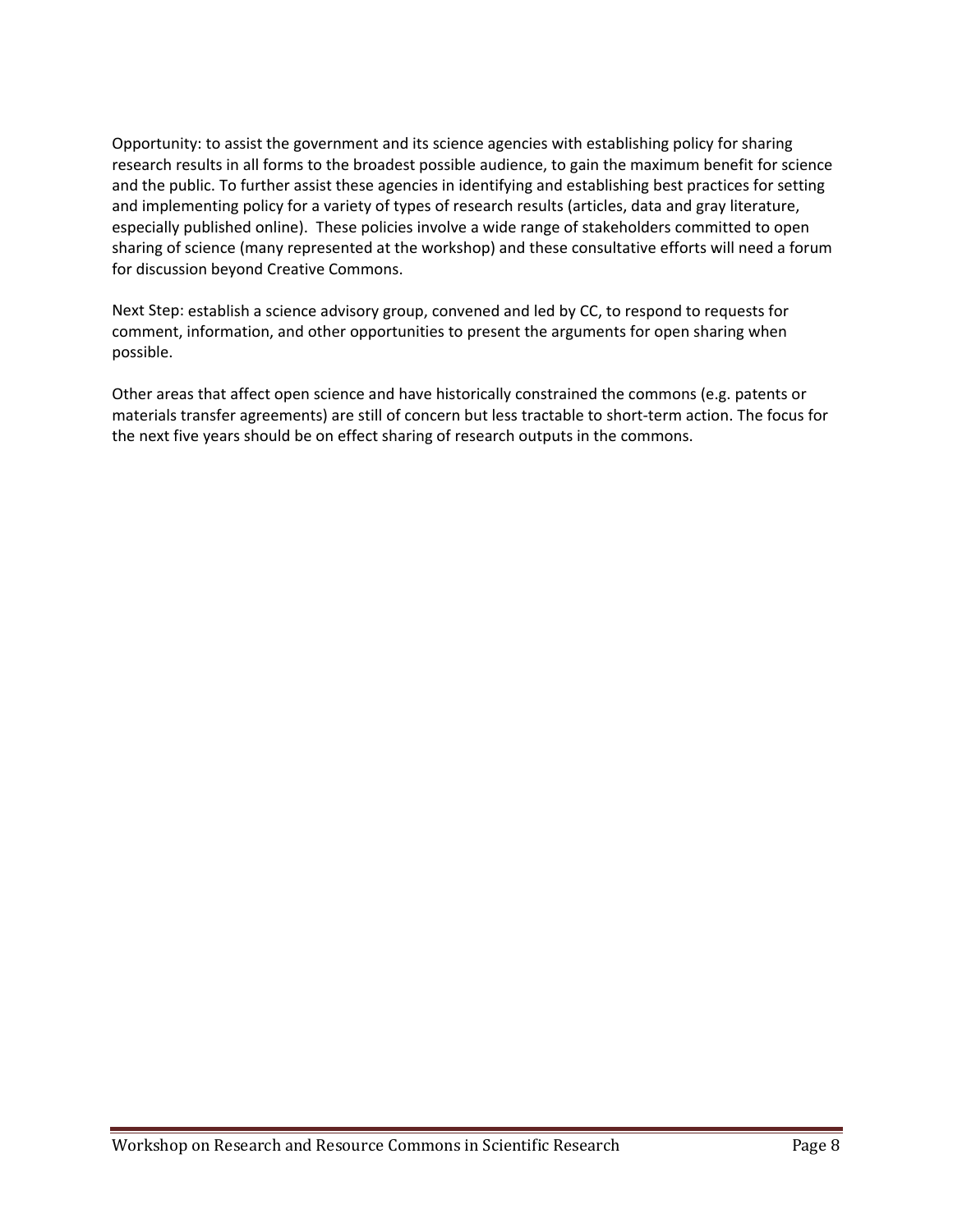### **Section II: Infrastructure**

The goals of technical infrastructure in support of open science include

- providing credit (and not just legally‐required attribution)
- enabling large‐scale interoperability of research data
- supporting scientific research reproducibility
- leveraging digital technology for linking research products (e.g. papers to data)

For certain shared infrastructure needs (e.g., unique identifiers for researchers, institutions, funding agencies, and data products) there is clear benefit in defining them as interdisciplinary and interagency standards. Other infrastructure will probably differ across disciplines but should be architected to support future interoperability and integration, to support interdisciplinary research and other innovation.

A high priority is to expand the scope of "data" in the international discussion of these issues to include related outputs such as software, provenance (or workflow) documentation, and metadata, to which a potentially different set of rights attach.

To support large‐scale data discovery, use and integration will require automation and lower cost for infrastructure, which suggests using standards. The particular components of those standards, i.e., machine‐processing, integration of heterogeneous data, globally unique identifiers, and inferencing capabilities (to extract information of the data structure) points to Semantic Web as an existing set of standards that meet these requirements.

Data requires documentation (e.g., metadata or paradata) to be discoverable, understandable, reusable and reproducible, and re‐purposable for new research. To build trust that data is of good quality, some form of peer review or similar quality assurance process is necessary. The nuances of what level of data, from unprocessed to fully analyzed, also merits more discussion since the costs and benefits vary widely across that spectrum and vary by discipline, type of research and type of data. Given the high cost of good documentation for data, better standards are needed to leverage that investment.

For example, better mechanisms for machine‐processability of data and metadata, for example, to achieve scientific goals such as credit, research reproducibility, or integration of multiple datasets. Look to semantic web standards for this, and possibly standardized ontologies to support ease of integration across disciplines. There has been growing recognition of and initiatives to address this need<sup>3</sup>, but so far they have been at the discipline level, putting interdisciplinary research at risk and failing to achieve economies of scale across all of research.

Recognizing that putting research data in the public domain and making it openly accessible can be a very difficult proposal for many researchers, an interesting concept for data sharing in science is a "collaboration club" or "walled garden" in which members openly share data with each other but not outside the boundary of the local community. The locally‐shared data has been sufficiently structured and documented to support its reuse, so it might be easier to broaden access after a defined time period, e.g. an embargo period, possibly automatically. Such an approach may hinder large‐scale interoperability (as discussed previously) but offers a socially acceptable step towards sharing. Such an

 $3$  The "Investigation-Study-Assay" or "ISA Commons" http://www.isacommons.org/ is a prime example of a promising collaborative data integration framework within the bioscience community.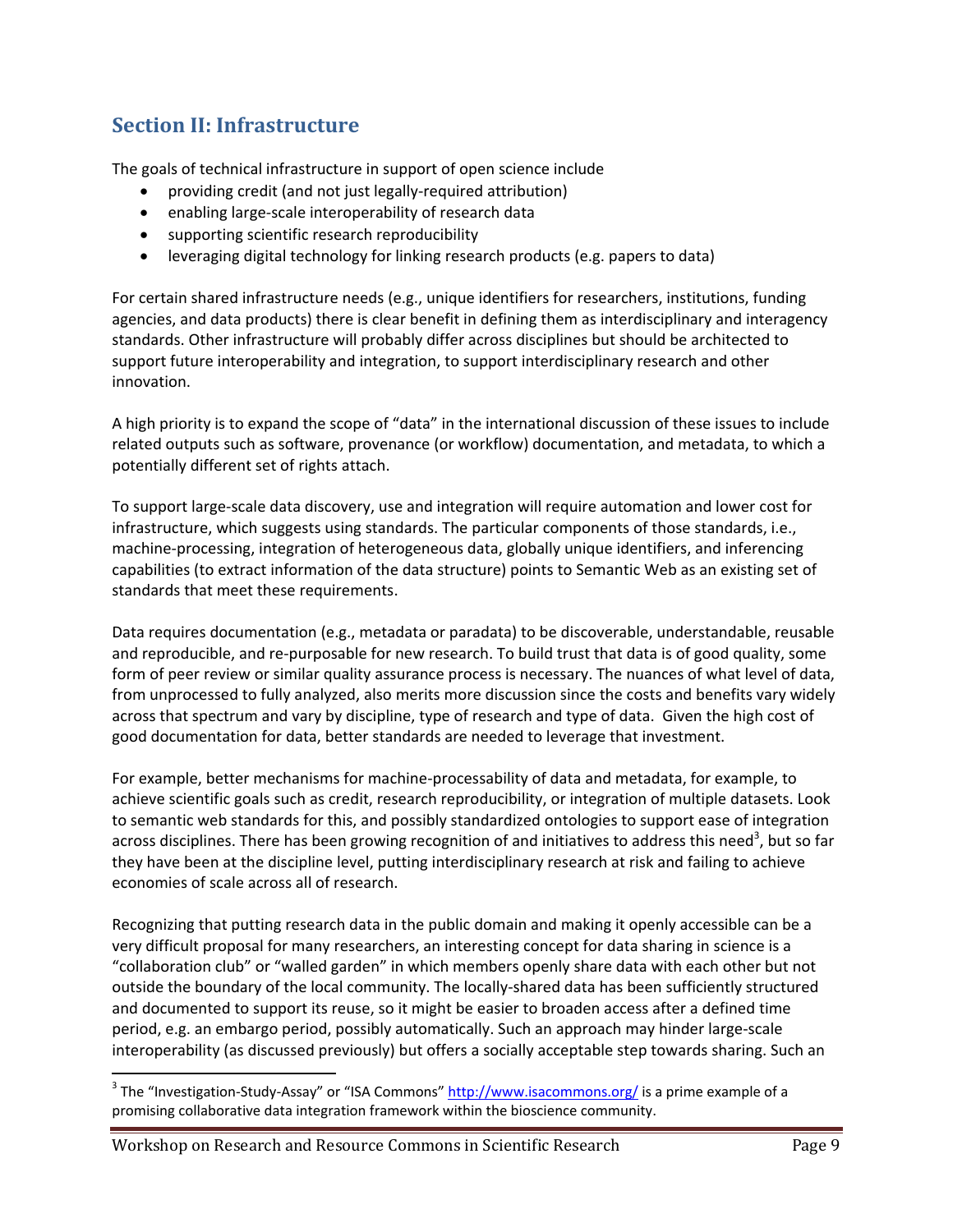approach could also lend itself to standards and best practices for ad hoc collaborations, with sharing policies that can be quickly adopted without custom negotiation. Also built into this model is the concept of concentric circles of access (with necessary documentation) beginning with the data producer, broadening to close collaborators, a circle of peers, the larger discipline, the scientific community, and ultimately the general public. If a "commons kit" was developed to support this, and particularly if it included automatic decay of exclusivity, this would gradually lead to a research commons as a natural evolution.

Infrastructure and interoperability, like governance, require coordination and should address policy, stewardship, persistence, provenance, ownership, and licensing.

A key driver for a research commons is getting access to data, with the associated challenge being the axis of ease‐of‐production versus interoperability of that data. Discovering the existence of available research data is a challenge, as is tracking its ongoing use and impact. Mechanisms for citing and referencing data, learning its provenance, understanding its structure and semantics, and making use of it in new contexts are all known challenges for shared data. We lack tools to calculate the value of a dataset based on its quality (e.g. format, documentation and reusability). It would useful to embed better standards and policies into current tools that scientists know, rather than creating new tools and expecting scientists to change their procedures. On the other hand, reliance on popular infrastructure (e.g. Flickr for images) will be a big challenge if long‐term preservation is a requirement for the data.

New tools seen as valuable for the commons include:

- A publishing platform to support "active publications" that change as the data evolves. This requires a modular object design that could link sections of research papers (e.g. the methodology and protocols) to related data; Additionally, tools that link datasets to research papers or other postpublication connections;
- Machine‐readable data usage licenses;
- Open version of Google Scholar or Web of Science to advance credit mechanisms (COUNTER allows for metrics via publishers websites). Microsoft's Academic Search is an example of a large search engine that has an API to support the creation of new applications;
- Tools to visualize impact based on use of a particular dataset;
- ORCID for article claiming to link articles to authors to co-authors, to create citation graphs;
- Curation workflows tools;
- Registration for discovering active research projects via search systems;
- Metadata registries

APIs to data carry risk, since they inherently constrain what can be done with the data unless they just support bulk download. Also need to consider that the future may require the computing to come to the data rather than the other way around, given the size of many datasets and the problem of moving them across the network.

Demonstrator projects for large‐scale data integration within particular disciplines, such as Antarctica, the atmosphere, geospatial data (climate), computer science data, possibly clinical trial data, and combined geographic visualizations (e.g., Cornell bird migration).

Opportunity: existing tools to manage data are not being taught or promoted (e.g., dropbox, if‐this‐ then-that). Documenting existing tools that already support collaboration already (e.g. Microsoft list);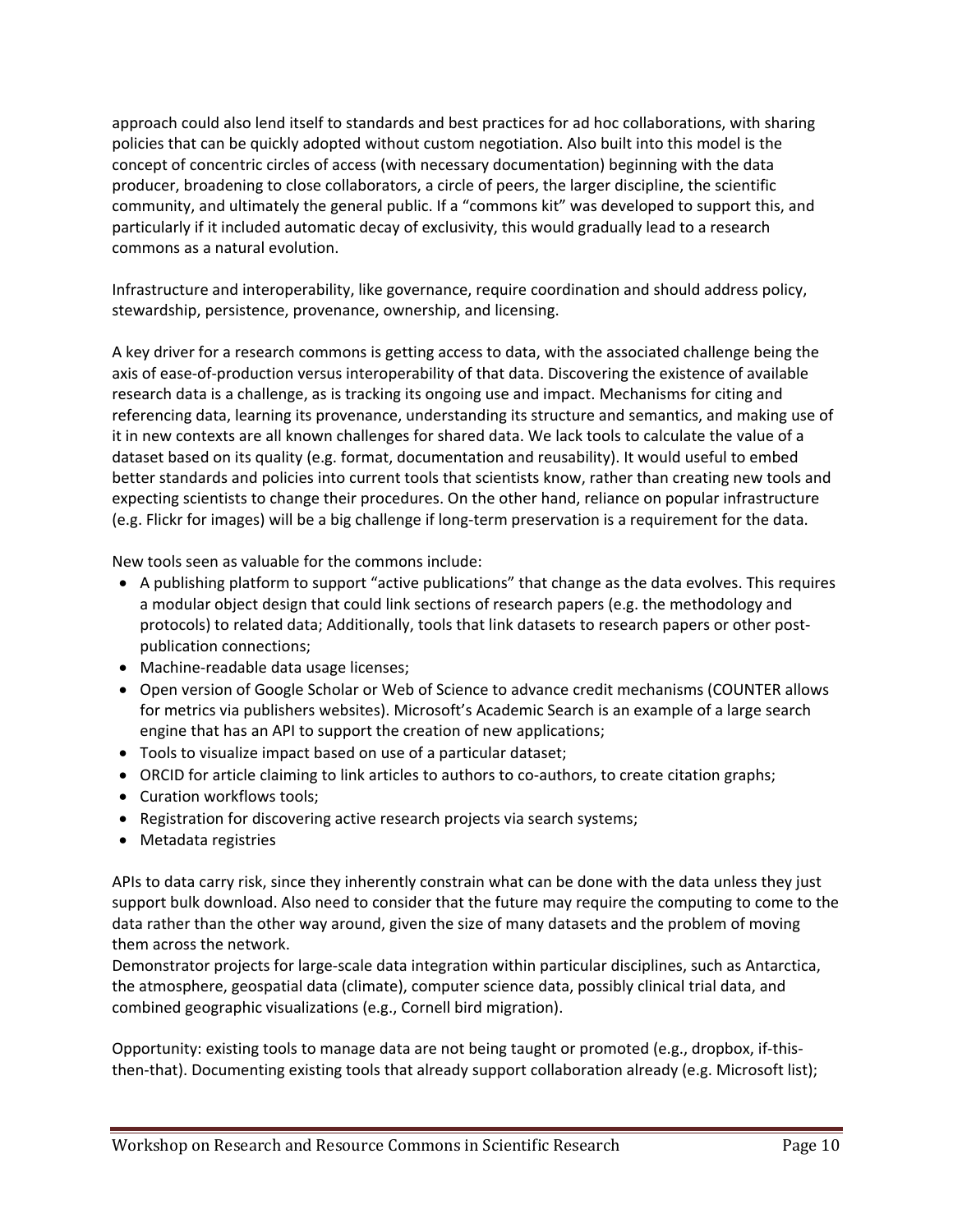educational campaign, e.g. an OER module for using the tools that goes into Connexions etc., drives demand for commons resources.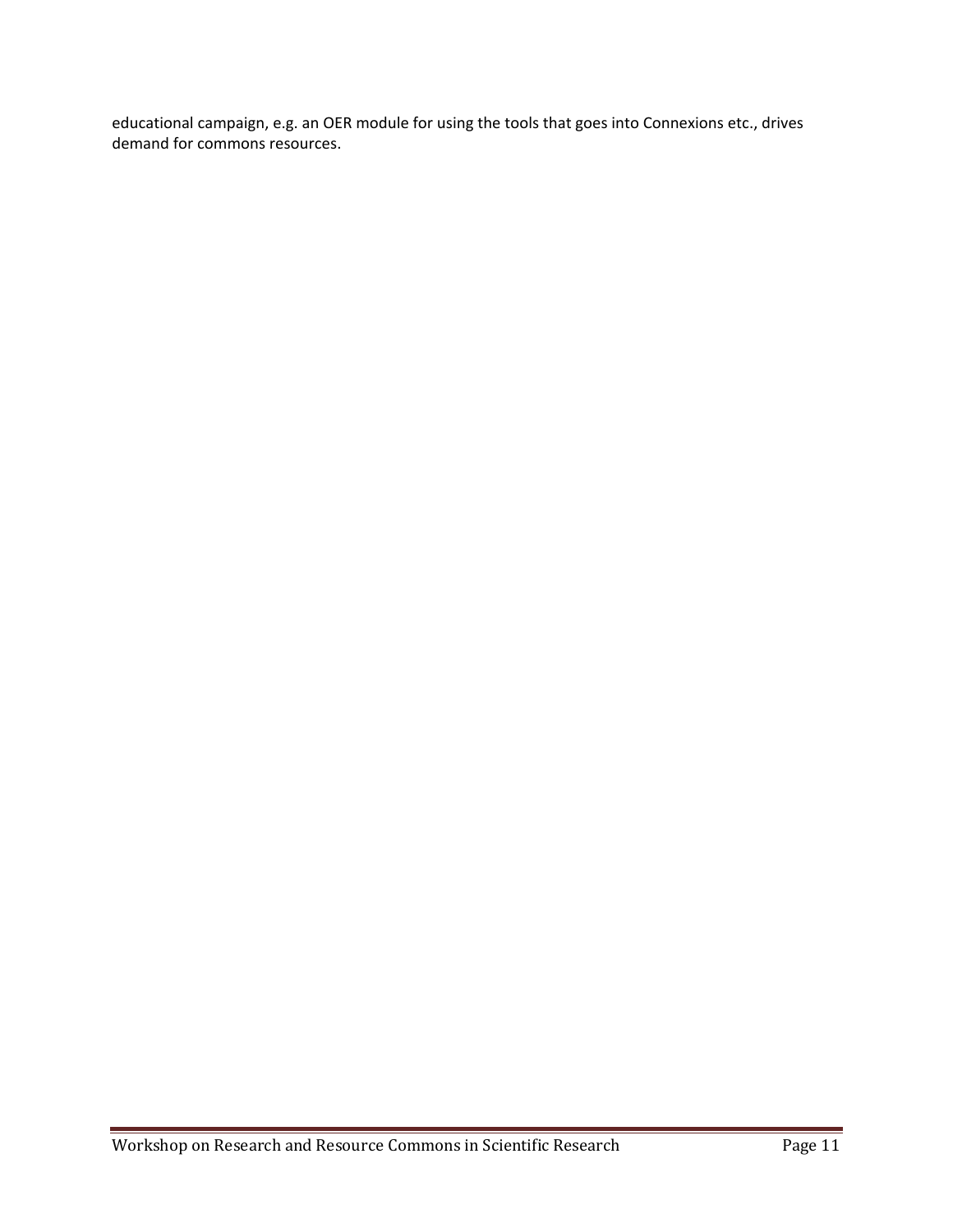### **Section III: Cultural and Organizational Issues**

The research enterprise involves multiple stakeholders whose interests must be balanced to achieve success and who respond differently to the prospect of a research commons. Stakeholders include individual researchers and students, their institutions (research universities and institutes), libraries and archives, funding agencies, scholarly societies and publishers, and the public as the ultimate beneficiaries of the research. The value of research resources differs across these stakeholders so each has different drivers and challenges for creating a research commons that must be simultaneously addressed.

Among the stakeholders' concerns about a research commons are credit, cost, quality, responsibility, accountability, mission‐fit, and control. Understanding the costs and benefits to each stakeholder of contributing to and participating in the commons is an important prerequisite to understanding which actors will set the policies that will advance or preclude the commons. Ultimately, the policies and decision‐making around the commons will be distributed so that no single stakeholder's interests dominate, so that the commons is less likely to rise or fall with the fate of that stakeholder over time.

A key component of a research resources commons is the infrastructure that supports it and which is provided by one or more of the organizational stakeholders. Large‐scale infrastructure like a research commons must be a joint investment of several stakeholders, e.g., universities and funding agencies, as was the case with the Internet backbone. Also required of a successful commons infrastructure are standards: for data formats and transfer protocols, documentation and metadata, legal terms and conditions, software dependencies.

Discussion of science always comes back to the differences across disciplines. Furthermore, a robust and reliable digital research commons should be virtual/distributed, like the Internet, rather than centralized to mitigate the risk of sudden, total failure. Add these together and it might be more profitable to work towards creating a series of commonses across science rather than a single, unified commons for all science. A distributed, disciplinary‐oriented approach may not be ideal for the needs of interdisciplinary research, but it would likely be easier to build, and if architected correctly could be federated in the future.

The group observed that there are natural roles for the various stakeholder organizations in creating a research commons that can be exploited:

- Funders can provide the "nudges" like the data management plan requirement, e.g., requesting dataset citations in addition to publications
- Societies (of some kinds) can play the gatekeeper role for research data quality and reproducibility
- Publishers can provide incentives to deposit data, software and related resources in trustworthy archives
- Universities can help provide the infrastructure and policies to support increased sharing
- Libraries need to help develop the collection policies for what should be archived, shared, how, and for how long (i.e., delineate the cost/benefit tradeoffs).

But top-down and government- or university-led policies won't succeed without simultaneously building understanding and support for the goals of open science and a commons of research resources. This will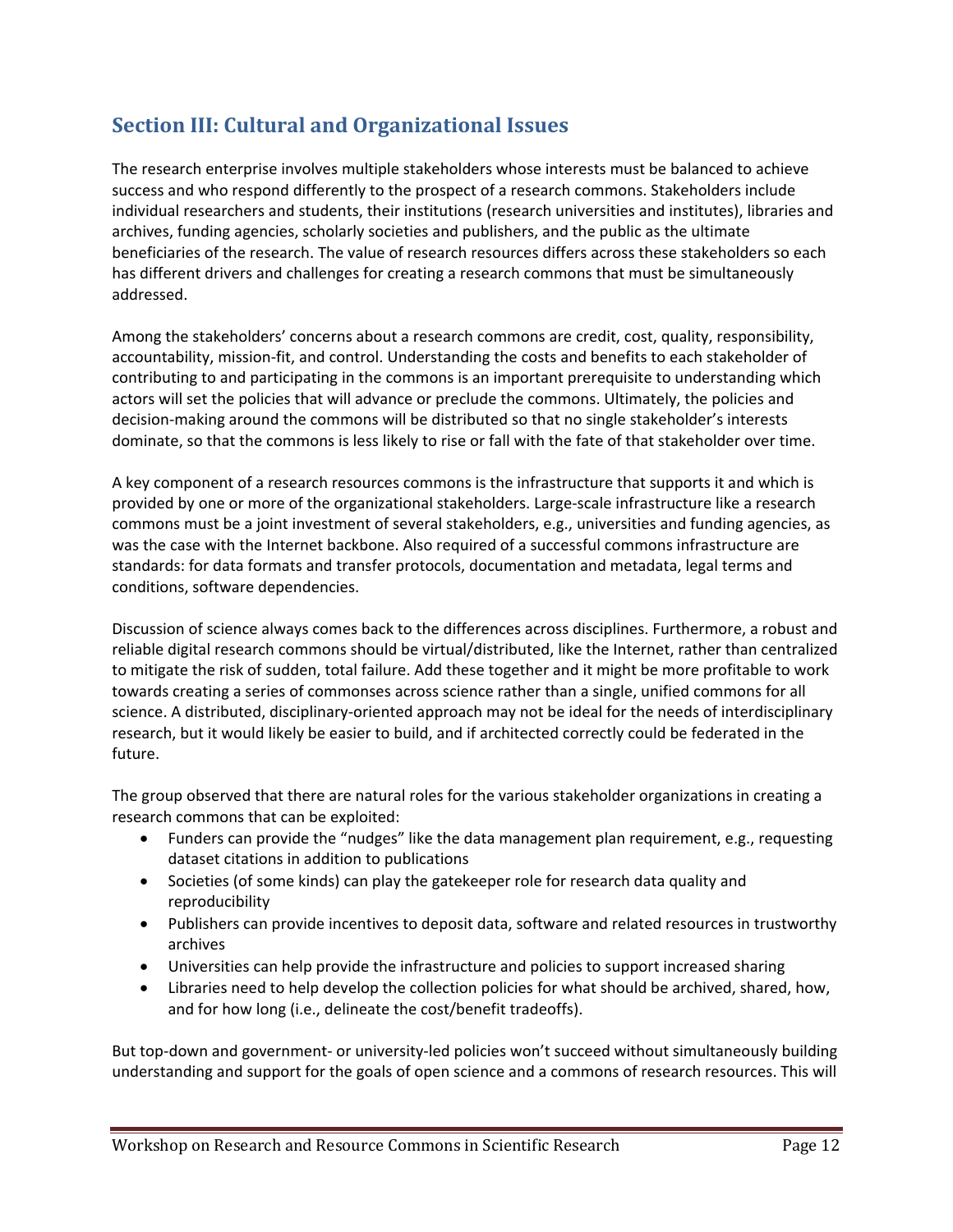best be accomplished via outreach and education, especially of graduate students and young researchers who are already familiar with the affordances of the Web for many other activities.

Next steps: develop basic online educational modules on open science, open access, and open data, with associated policy and technology choices, for distribution to institutional, society, publisher, and other stakeholder partners. Consider collaboration platforms as a means of injecting sharing policies and data curation into the workflow early.

Opportunity: work with universities, research institutions, individual researchers and government agencies on specific aspects of data management plans that lack clear guidelines, such as the means for sharing data, under what license or waiver and in what time frame, to best serve the funding agencies' and the public's expectations.

Next Steps: identify institutions for partnership opportunities to work on integrating policy into data management plan processes and infrastructure<sup>4</sup>.

Opportunity: establish a certification process (inspired by LEED‐certification in the Architecture, Engineering and Construction industry) as an incentive for using good infrastructure and complying with best practices.

Next steps: review how LEED certification was introduced and structured, and consider stakeholders in science who could serve as a certification body.

Workshop on Research and Resource Commons in Scientific Research **Page 13** 

<sup>&</sup>lt;sup>4</sup> The California Digital Library has a project underway to roll out the "DMP Tool" https://dmp.cdlib.org/ to help researchers create compliant plans for new grant proposals. Collaborating with this tool provider would allow a large number of researchers to immediately leverage open science tools like the CC licenses and waivers.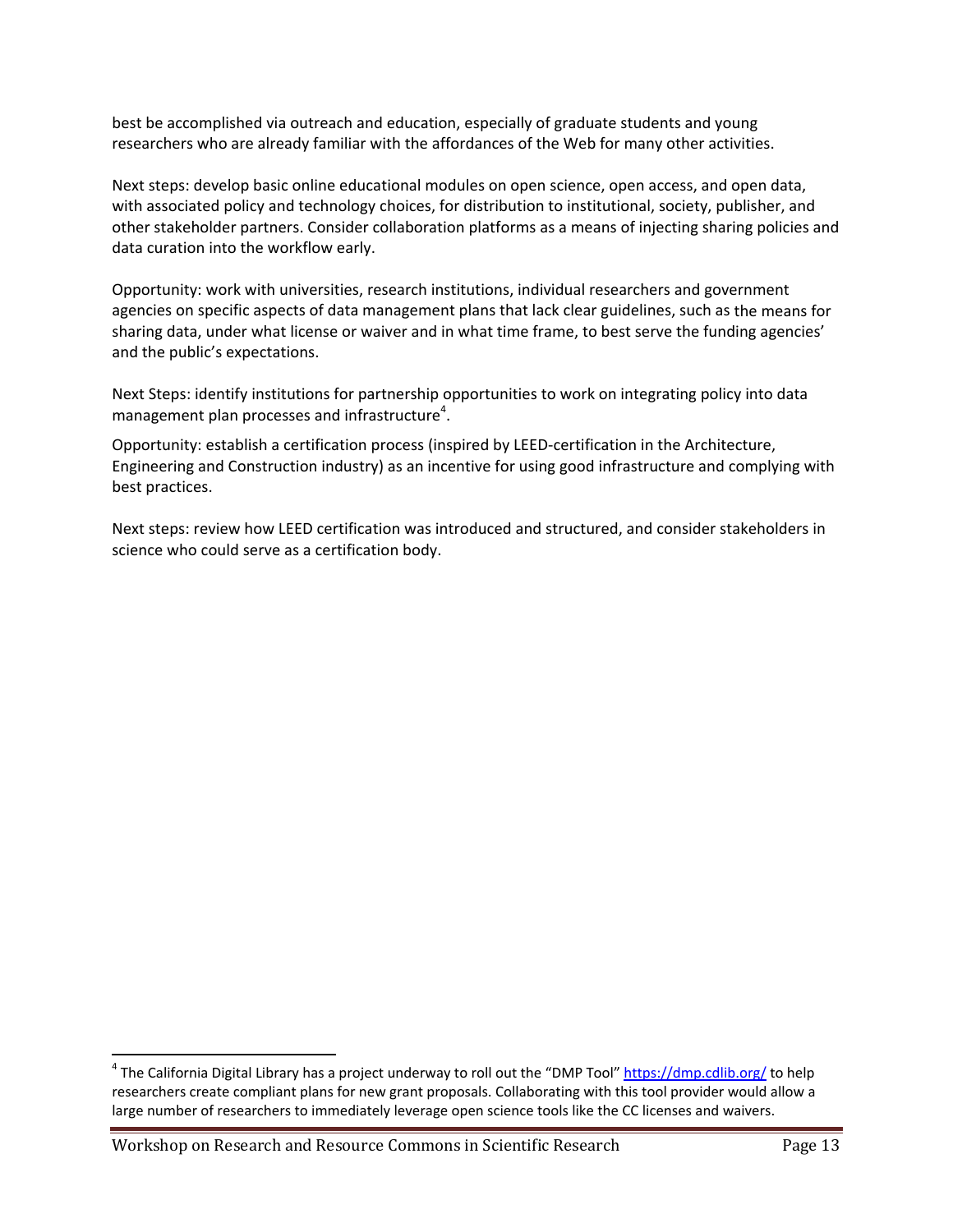### **Conclusions**

There is increasing visibility of the Open Science movement world-wide<sup>5</sup> and that is an opportune time to accelerate progress towards a public commons of research resources. We offer the following observations and recommendations derived from the workshop:

- **High‐level government policies are key, and good examples exist to develop best practices**
	- A very high leverage activity is connected to the National Science Board data policy recommendations, as these policies will inform policy at NSF and elsewhere in the federal government, and have knock‐on effects in other countries;
	- Another high‐level opportunity is working on Office of Science, Technology, and Policy's open policy recommendations, as this is affects multiple funding agencies;
	- Agencies that currently have policies related to openly sharing research results (primarily publications and data) include the NSF, NIH, National Statistics Bureau, Bureau of Justice Statistics, and the Census Bureau.
- **Policy for funder‐mandated data management plans should require direction on open availability of results (publications and data) to the extent possible, clear terms of access and use, and timing of availability**.
	- Developing best practices should be a working document over time, incorporated experiences from the US, from Europe (Netherlands, Germany, etc.), from China, and elsewhere;
	- Implementing automatic "decay times" for intellectual property rights accruing to research results may address concerns of researchers and grantees.
- **In addition to government and funder policy, focusing on a middle ground or bottom up support is also critical and can be supported through education and outreach, especially to researchers and students**
	- Top‐down policies alone won't work. As China's experience illustrates, top‐down policies are good but getting researchers on board is equally necessary to insure success;
	- Education, outreach, and training are critical components to developing this bottom up support for the commons;
	- Simpler, shared licenses (or waivers) for data rights and clearer definitions around attribution can also support increased commons.
- **Improving incentives for data sharing, demonstrating its value and removing barriers are also very important**
	- New incentives include providing better mechanisms for assigning credit (e.g., in tenure decisions), such as formal publication and attribution/citation tracking;
	- Providing funding for data sharing is a key to reducing barriers.

 $<sup>5</sup>$  As evidence, during the preparation of this report there were several articles published in the popular press on</sup> the subject, including this article in the NY Times: http://www.nytimes.com/2012/01/17/science/open-sciencechallenges-journal-tradition-with-web-collaboration.html? r=1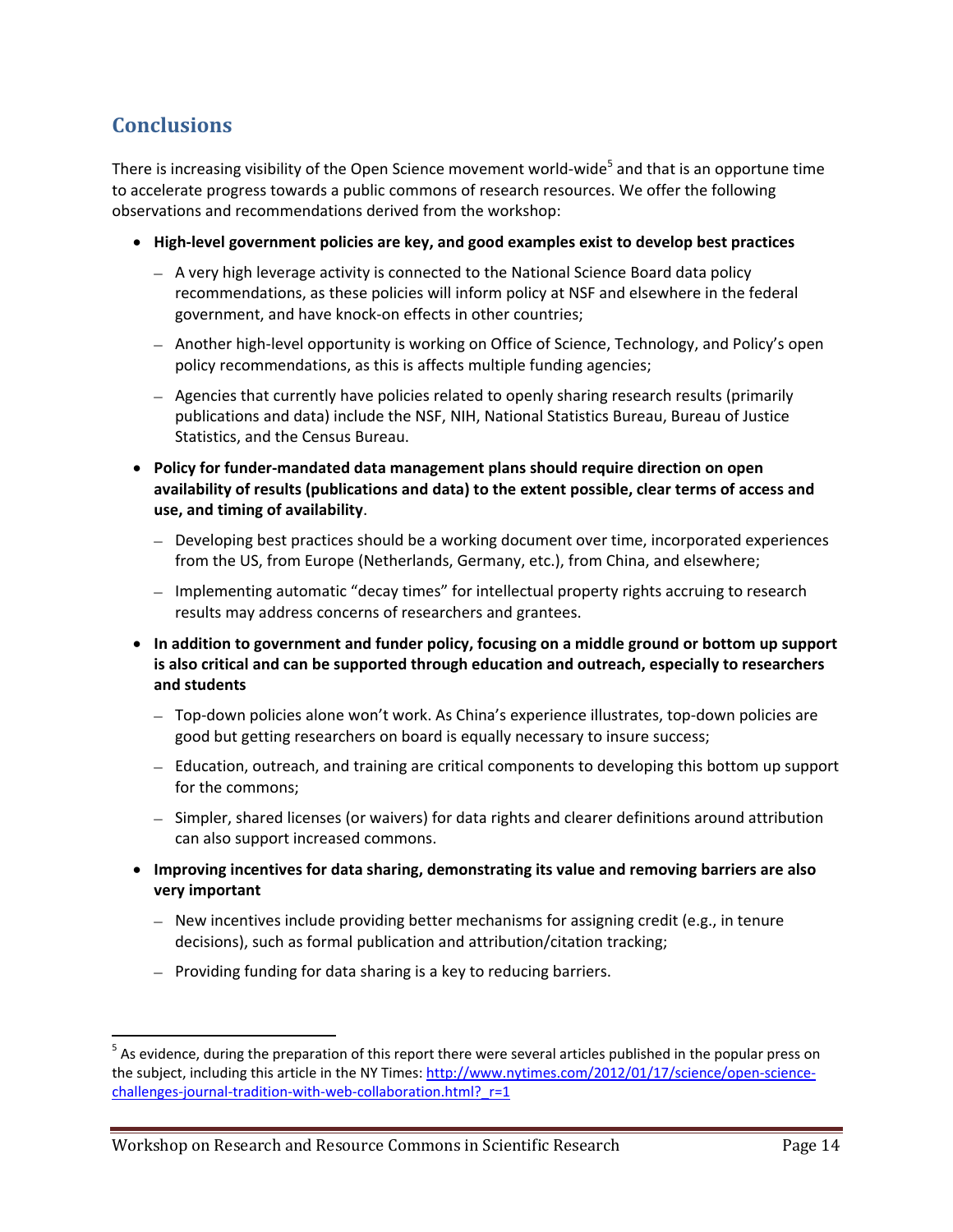- **Data sharing policy should address multiple levels of data that are useful for a variety of audiences, including scientists but also students and the general public**
	- The lowest level of unprocessed data (Level 0) is not often immediately useful, but the next level (Level 1) of cleaned data is very useful for research. Making this data openly available involving costs for data center management;
	- Higher levels (Level 2‐5) of data, incorporating more metadata, analysis, and tools, are even more useful to students and the broader public;
	- Data‐focused efforts are generally distinct from publications, but the line is increasingly blurred so that policies need to address both;
	- While there is growing agreement that research articles should be openly shared, open access to 100% of data is unlikely for a variety of regulatory and practical reasons.
- **Usefully shared data requires specific information about methodology, semantics, and other appropriate metadata, in standardized terms.** Sharing metadata for research data supports its discovery, analysis and reuse, and standardization increases interdisciplinary research potential. As with the primary data, terms of access and use of metadata should be clear and open to the greatest extent possible.
- **Data management infrastructure will likely be characterized by a mix of centralized holding and distributed centers at universities**
	- Funding and incentive models to support decentralized storage should be pursued;
	- Creating certification for data management facilities (along the lines of LEED‐certification for buildings) could be a practical incentive to create high‐quality infrastructure, especially at universities.
- **Creating exemplars on specific scientific research topics that use a commons approach will demonstrate value,** e.g. Antarctica, (see discussion in Section II, under Policy)

#### **Key Opportunities**

#### **Improved legal tools for data (licenses, waivers, contracts)**

Shared licenses are a good direction, must be easy for researchers; look for agreement to simplify terms; data usage agreement that includes appropriate attribution; goal is simplicity for researchers to understand and use.

#### **Policy advocacy**

Collaborate with publishers and societies to develop joint data archiving policies<sup>6</sup>, use of appropriate persistent identifiers and other metadata, and platforms and tools for research sharing.

#### **Technology**

 $6$  Joint Data Archiving Policy (JDAP) requires data deposit in an appropriate public archive. http://datadryad.org/jdap describes a requirement that supporting data be publicly available. This policy was adopted in a joint and coordinated fashion by many top-tier journals in the field of evolution in 2011, and has since been adopted by additional journals across different disciplines.

Workshop on Research and Resource Commons in Scientific Research **Page 15**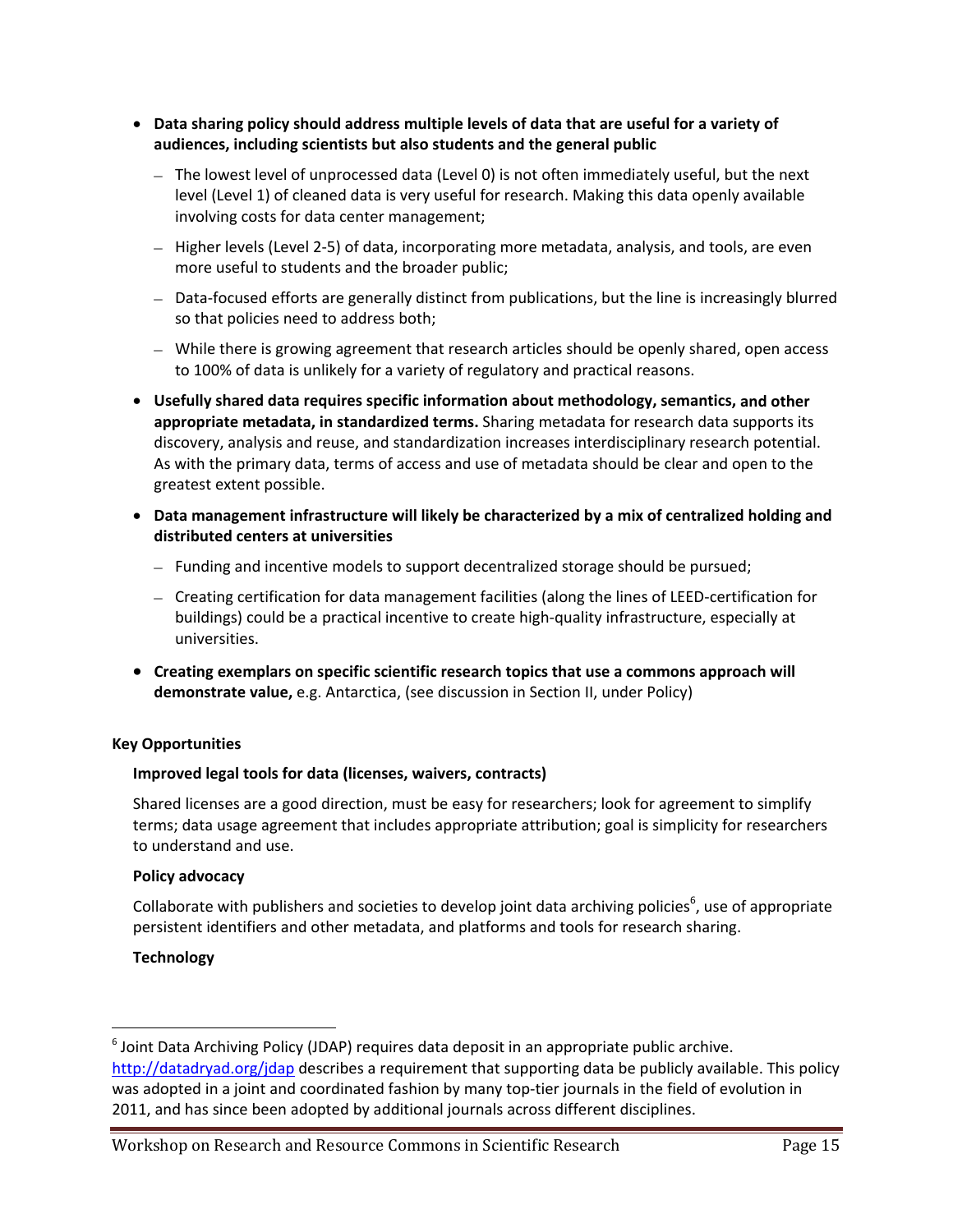Create demonstrators for scientific research commons in key subject areas, e.g. Antarctica, to include registries of relevant data, portals to aggregate data, tools to use data, and better User Interface tools.

#### **Education, outreach, and training**

Develop a cross‐discplinary curriculum to express the vision and definition of a commons, its policy and regulatory landscape, normative practices in Open Science, and available legal tools and relevant technical tools. Target

- Individual instructors, e.g., to have students reproduce prior results as part of course work;
- Graduate Students, e.g.,  $3^{rd}$  year students teaching  $1^{st}$  year students;
- Universities, libraries, and scholarly societies, e.g., for continuing education or professional training);
- Funders, e.g., to create young investigator awards for contributions to the commons;
- iSchools, to develop policy and commons‐based modules for training data curators.

#### **Creative Commons Activities**

The scope of Creative Commons' particular efforts to create and support a research resource commons could include:

- 1. Continue work to document current Terms & Conditions contracts in use by the federal government research and funding agencies; identify common patterns and associated goals;
- 2. Identify societies and publishers to trial data archiving policies under open waivers or licenses, develop best practices for publisher/society policy on data sharing (following the example of JDAP);
- 3. Continued legal analysis of copyrightability of bibliographic data and the citing sentence (also fair use);
- 4. Defining best practices for standards (e.g. open, documented, IP‐free)

Additional recommendations

- Creative Commons should limit its focus to digital research products (particularly publications and data) and not pursue open patents or materials transfer agreements, but should expand its 'data' focus to include software that supports data.
- It should also limit its involvement in developing technology standards, since those efforts can be confusing and contentious, drawing focus away from the legal and policy aspects of the commons.
- There is a multiplicity of technological tools that support the commons, but there is no clear role for Creative Commons in developing or promoting these.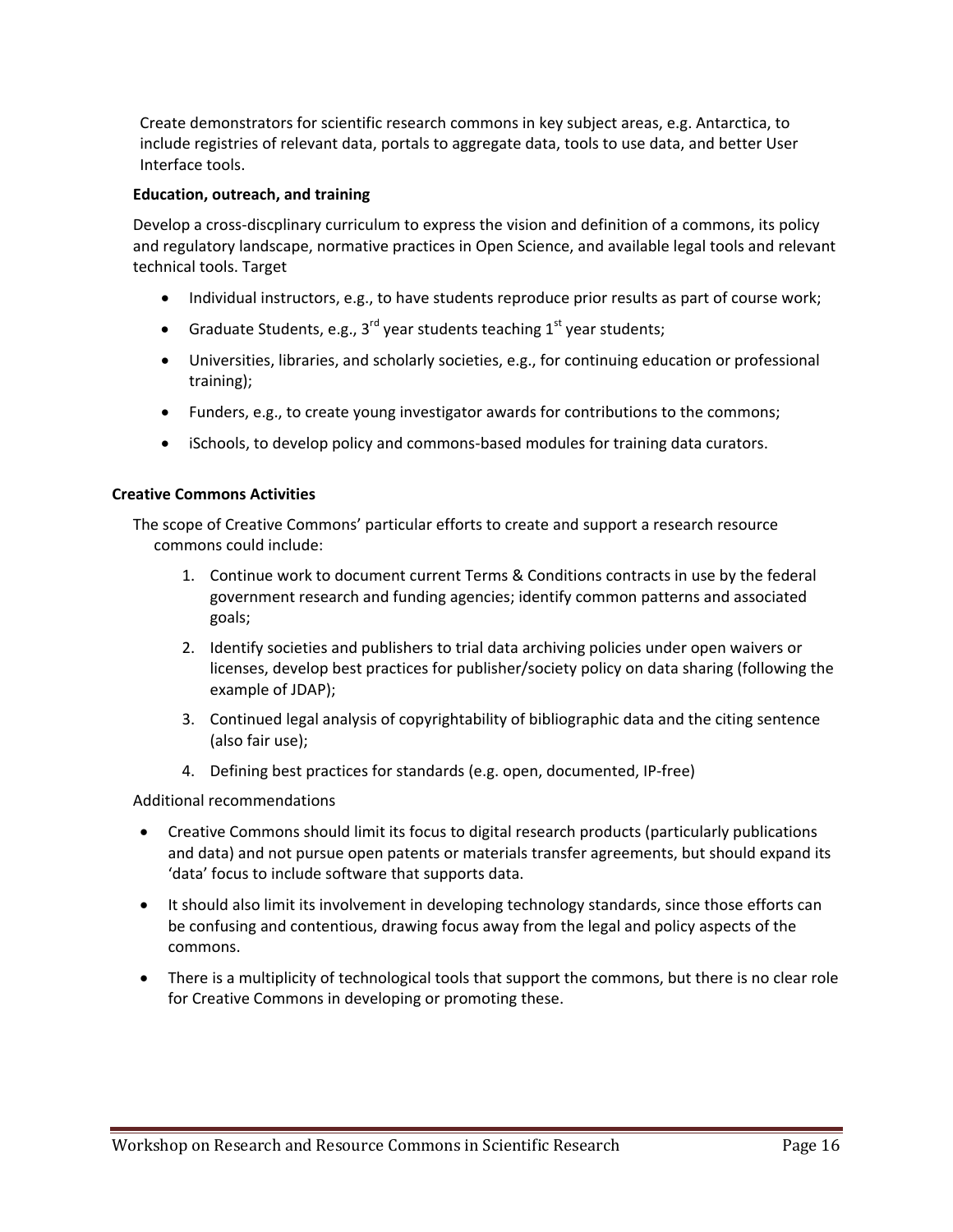### **Acknowledgements and credits**

The **Workshop on Research and Resource Commons in Scientific Research** had the following major contributors:

Principal Investigator: Michael W. Carroll, Professor of Law and Director, Program on Information Justice and Intellectual Property, Washington College of Law at American University, Washington, D.C.

Co‐Principal Investigators:Hal Abelson, Class of 1922 Professor of Computer Science and Engineering, Massachusetts Institute of Technology; John Wilbanks, Vice President for Science, Creative Commons, Inc

Co‐Organizers: MacKenzie Smith, Research Director, MIT Libraries and Science Fellow, Creative Commons; Meredith Jacob, Pharmacy Fellow, Program on Information Justice and Intellectual Property, Washington College of Law at American University

Notetakers: Valerie Hovland, Redstone Strategy Group, LLC; David Kindler, DTKindler Communications

Funders: National Science Foundation; Alfred P. Sloan Foundation.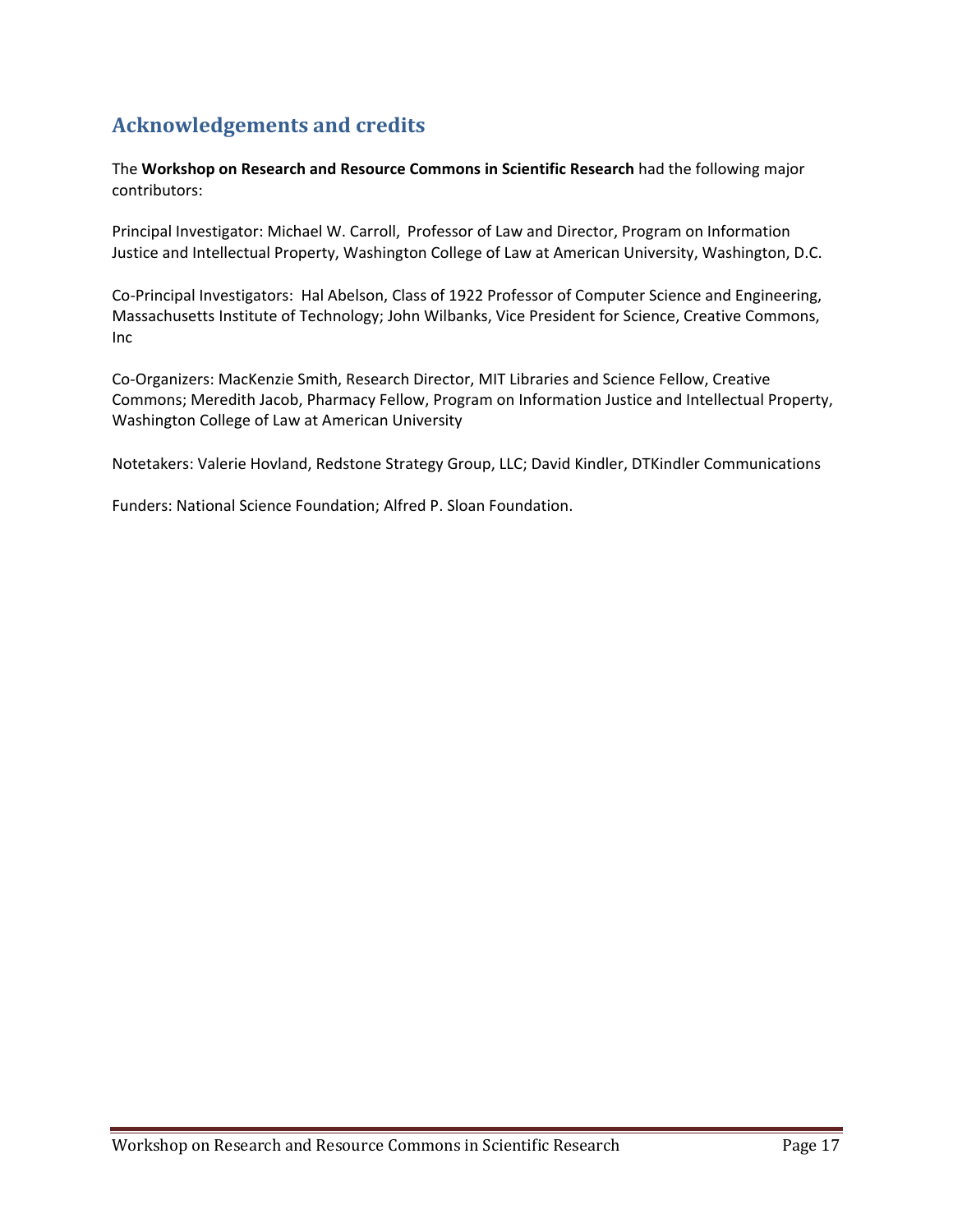### **Appendix I: Proposal**

#### **Proposal for a Workshop on Research and Resource Commons in Scientific Research**

### **Submitted by: American University Washington College of Law Program on Information Justice and Intellectual Property**

The Program on Information Justice and Intellectual Property at American University Washington College of Law proposes to hold a two-day workshop in Fall 2011 attended by approximately 15 ‐ 20 experts to analyze and discuss opportunities for improved use of commons‐based initiatives to improve resource and information sharing among scientific researchers.

### **I. Workshop Objectives**

A research or resource commons requires agreement among providers or participants about its legal structure, the technical requirements for common resources, and a shared understanding about how to sustain the commons. Legal issues, usually involving intellectual property or contract law, often arise as researchers, or research funders, seek to build commons or commons‐based tools, such as Creative Commons licenses.

The objectives for the workshop are:

- $\triangle$  To review lessons learned from those who have worked to build or to promote the use of commons structures to support scientific research from within the federal government and from the private sector, including the non‐profit sector. This would include review of case studies from existing initiatives to provide open access to the scientific and scholarly literature, attempts to streamline and standardize the sharing of biological materials, and successful data‐ sharing projects, such as Sage Bionetworks and existing and proposed methods for sharing earth observation data.
- $\triangle$  To identify the legal, technical, and cultural requirements for a successful commons, with a particular focus on scientific data. The key themes will be the respective roles of standardization and interoperability at the legal and technical levels necessary for resources to be shared in a commons, whether those resources are literature, data, physical inputs, or others.
- $\triangle$  To discuss how the federal government, the university and non-profit sector, and industry can best work together to support existing successful resource commons in science and to create new commons or commons‐based tools to improve the speed and efficiency of publicly funded scientific research. Attention will be given to how existing commons standards, such as legal and technical tools supplied by Creative Commons, are currently being used in the sciences and how these might be made more useful with respect to emergent forms of scientific communication.

### **II. Statement of Need**

Rapid advances in information technology, and their uses in the inputs and outputs of scientific research, are far ahead of the legal and policy framework that supports scientific research. A range of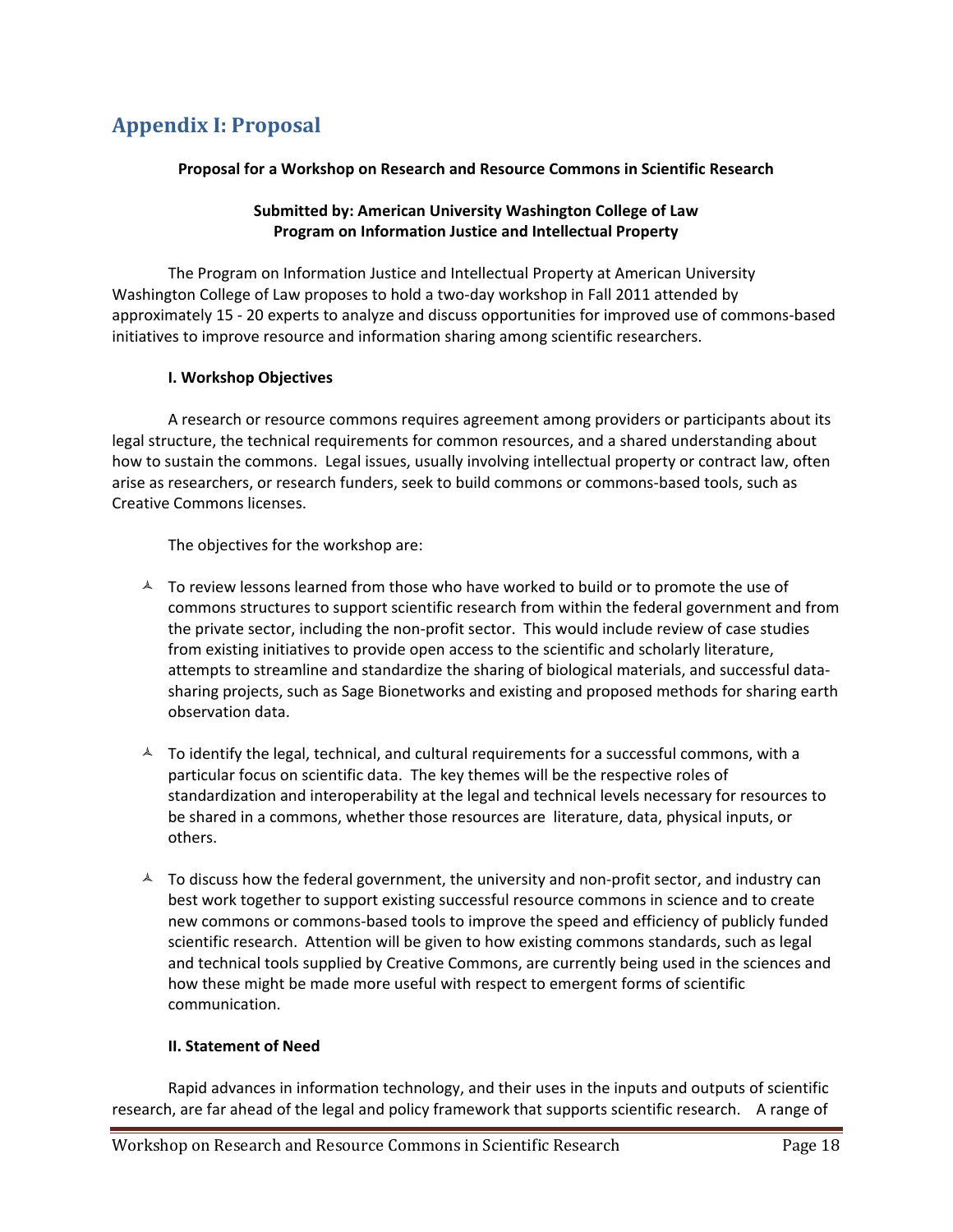initiatives have emerged in the past decade to catch up, including changes in the grants policy at the National Institutes of Health to require public access through PubMed Central to peer reviewed journal articles arising from NIH‐supported research, university‐based initiatives to improve open access to the scientific literature and to use institutional repositories as sites for data sharing, and the new National Science Foundation requirements concerning grantees' data management plans. The time is ripe to review these and other initiatives to assess what lessons can be generalized. In particular, the rapid growth of digital scientific data, the complex status of these data under intellectual property law, and requirements that these data be managed responsibly, suggest that a commons‐based approach could be particularly useful for addressing these phenomena.

### **III. Related Meetings**

We are not aware of any other meetings that have specifically addressed this topic, although we are aware that the National Research Council's Board on Research Data and Information (on which Professor Carroll sits) intends to propose a workshop specifically on the issue of the intellectual property rights in scientific data. This meeting differs from that proposal because this meeting will focus on commons‐based strategies for sharing a range of scientific resources, including data, and this meeting will address both legal and technical interoperability requirements for effective resource sharing.

### **IV. Organizing Committee**

**Chairperson:** Michael W. Carroll, Professor of Law and Director, Program on Information Justice and Intellectual Property, American University

**Committee Members:** Hal Abelson, Class of 1922 Professor of Computer Science and Engineering, Massachusetts Institute of Technology; John Wilbanks, Vice President for Science, Creative Commons, Inc.

### **V. Workshop Details**

The meeting will be held at American University Washington College of Law in late September or early October 2011. Experts will be invited based on their relevant expertise and experience. The meeting will be cross‐cutting, and participants will be recruited from a wide range of scientific disciplines, in order to better identify the general legal and technical requirements for an effective research commons, while also identifying those issues, such as privacy, which may have more domain‐ specific or discipline‐specific application. A substantial portion of the meeting will be open to the public, however there will be at least one closed working session.

The meeting will open with a review of lessons learned from existing and attempted commons‐ based initiatives for sharing scientific resources, including the work of Science Commons. Participants will discuss existing policy, legal and technical barriers to effective sharing of information and other resources among researchers and possible commons‐based strategies that might be deployed or developed to overcome these.

The briefing materials will include case studies that will have been researched and documented prior to the meeting. At a minimum, these case studies and a report from the meeting will be published at least on the Internet through the Washington College of Law's Digital Commons portal, which will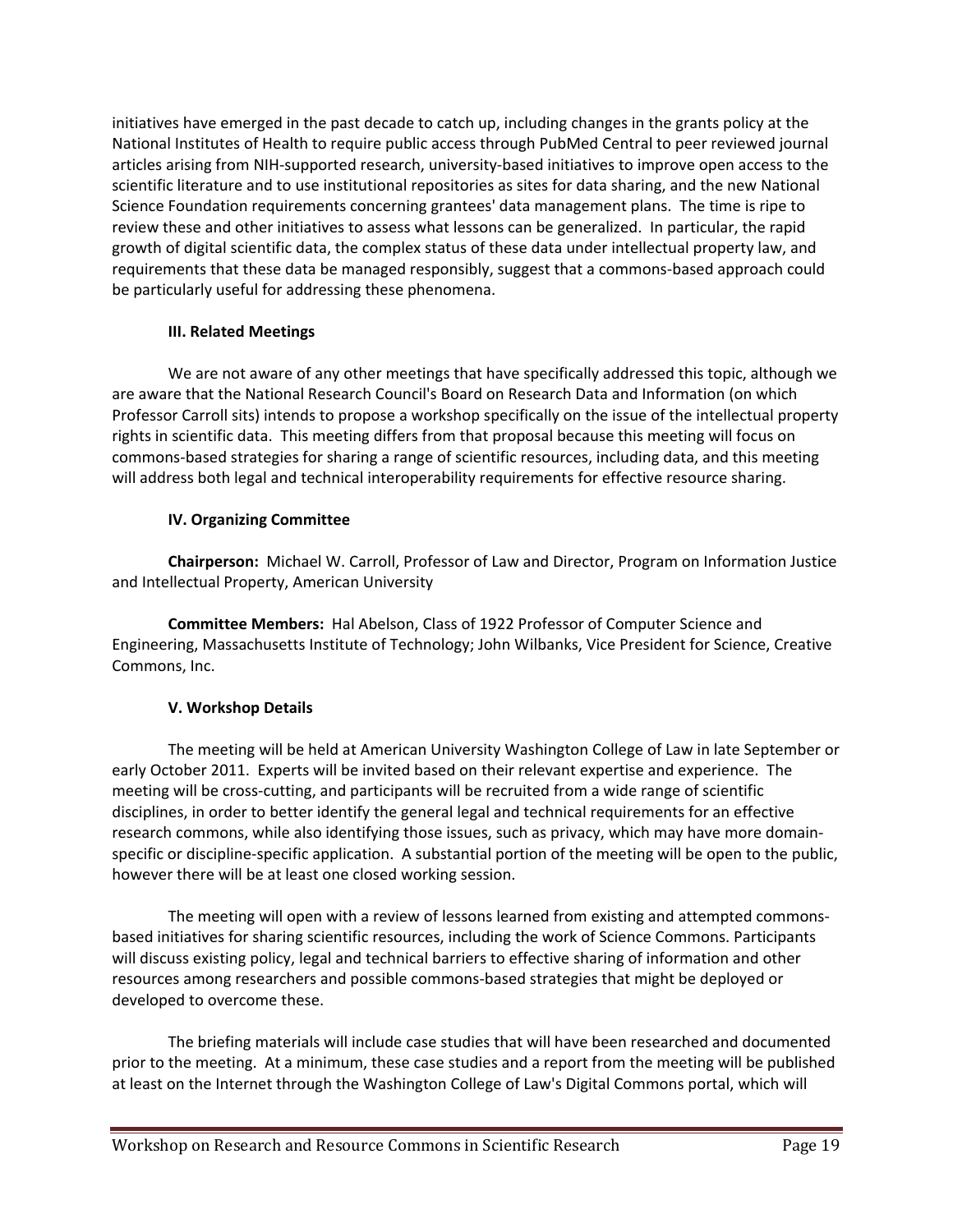ensure that these materials will be properly preserved and will remain publicly accessible for the foreseeable future. We do not envision producing a print‐based report.

The meeting will contribute to the enhancement and improvement of scientific and engineering research by identifying means to make more efficient and effective use of the outcomes of scientific research, particularly digital scientific data arising from NSF‐funded research, through development and deployment of commons, whether centralized or distributed.

The organizing committee is committed to seeking out and inviting members of underrepresented groups in science and engineering as both speakers and attendees. The public sessions will be widely advertised through the Program on Information Justice and Intellectual Property's existing listservs (with about 3,000 members), through web-based advertising and announcements on relevant listservs, and throughout the university.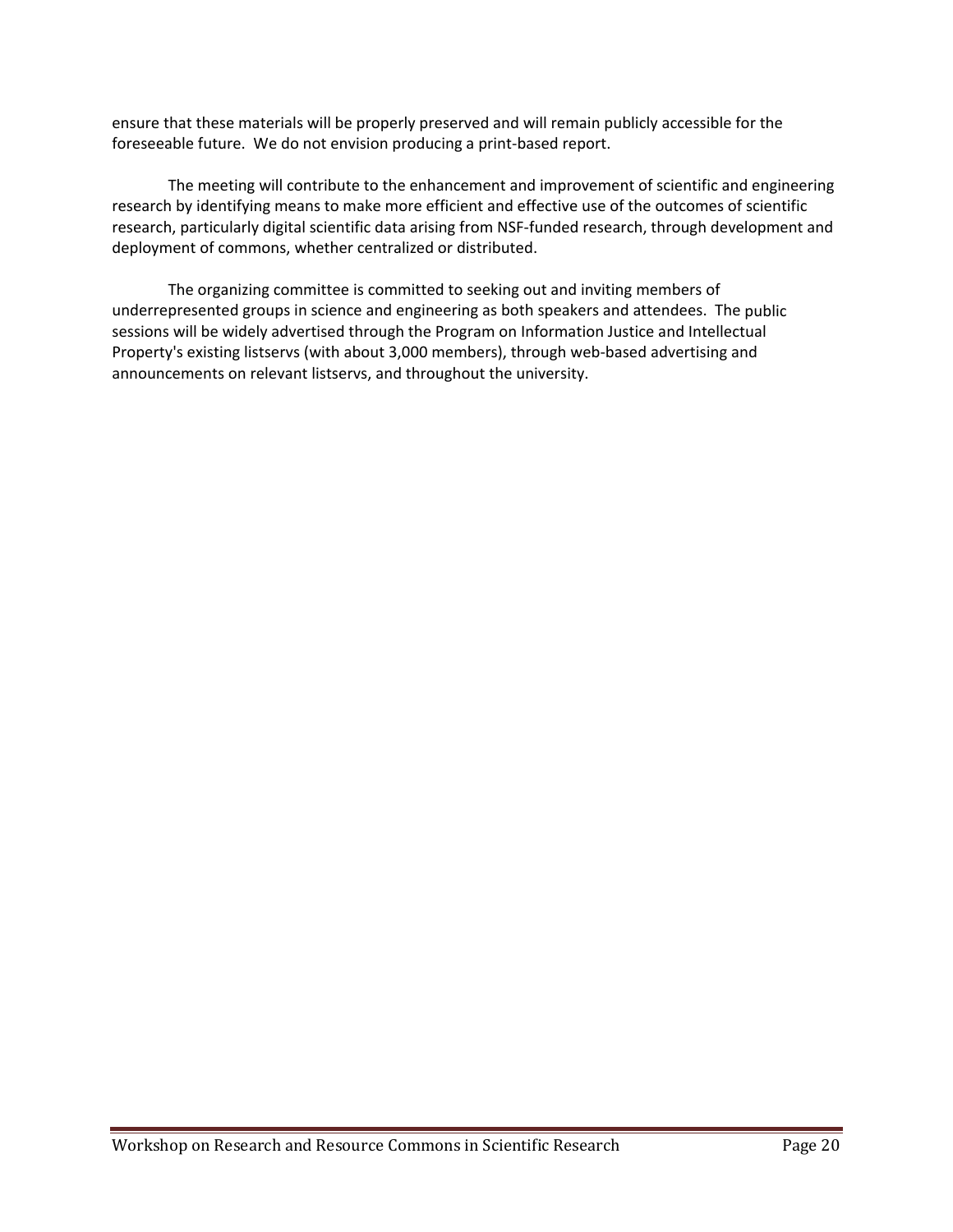## **Appendix II: Agenda**

### **Workshop on Research and Resource Commons in Scientific Research**

Washington, D.C., November 17-18, 2011

### **Agenda**

### *Thursday, November 17: Examining the Landscape*

- 09:00 9:15 Welcome and introductions
- 09:15 -- 9:45 Attendee introductions
- 09:45 -- 10:45 White paper: Funding Agency Data Policies
- 10:45 11:00 Coffee break
- 11:00 12:00 U.S. government scientific data policy activities
- 12:00 13:00 Lunch break
- 13:00 14:00 International scientific data policy activities
- 14:00 15:00 White paper: Technical Interoperability as Implicit Policy
- 15:00 15:30 Coffee break
- 15:30 16:30 White paper: Lessons Learned from the Science Commons
- 16:30 17:15 Responses to survey questions
- 17:15 Adjourn
- 18:30 21:00 Workshop dinner

### *Friday, November 18: Opportunities and Challenges Ahead*

09:00 – 9:30 Review of Thursday and setup for day two breakout groups (policy, technology, organizations)

 $09:30 - 10:30$  Breakout group #1: What should drive the Research Resource Commons and what are its most pressing challenges?

10:30 – 11:00 Coffee break

11:00 – 12:00 Breakout group #2: What new tools are necessary to achieve a Research Resource Commons, e.g., standards, protocols, licenses, usage agreements, exemplar institutional policies, funder mandates?

12:00 – 13:00 Lunch break

13:00 – 13:45 Reports from breakout groups

13:45 – 14:30 Strategy session #1: Creating a 5-year plan. How can a Research Resource Commons be advanced over the next few years? What are the key principles for advancing this Commons? 14:30 -- 14:45 Coffee break

14:45 -- 15:30 Strategy session #2: Creating a map of the landscape. What is the best role for the non-profit and NGO sector, e.g., Creative Commons? Higher Education? Research funders? What other partnerships or collaborations are needed? What are you or your organization planning to do in this area next year?

15:30 Adjourn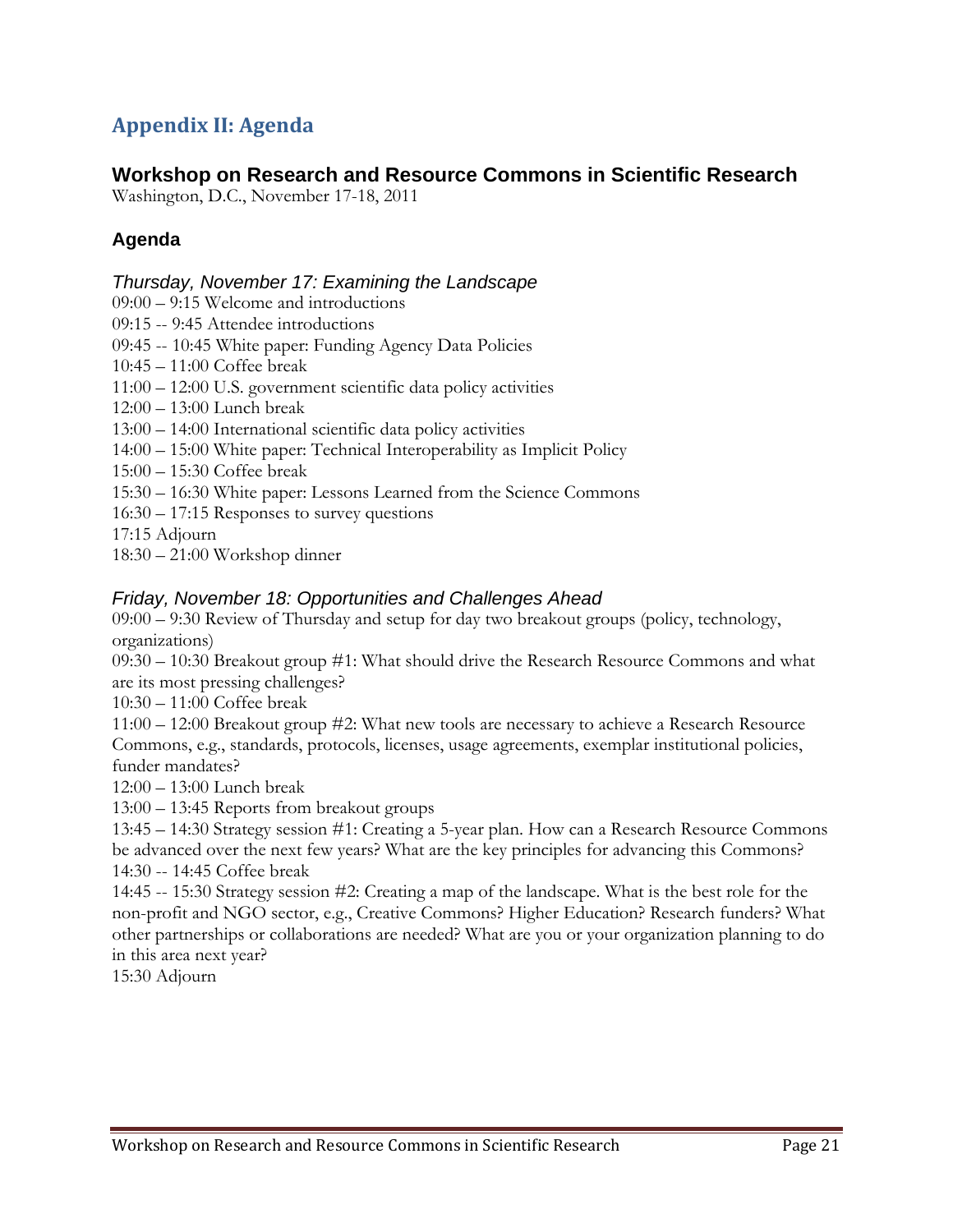## **Appendix III: List of Attendees**

| <b>Name</b>            | <b>Title</b>                                                                                                    | Organization                                                    |
|------------------------|-----------------------------------------------------------------------------------------------------------------|-----------------------------------------------------------------|
| Josh Greenberg         | Program Officer                                                                                                 | Sloan Foundation                                                |
| <b>Chris Mentzel</b>   | Program Officer, Science Program                                                                                | <b>Moore Foundation</b>                                         |
| Sylvia Spengler        | Program Director                                                                                                | National Science Foundation                                     |
| Jorge Contreras        | Professor                                                                                                       | Washington College of Law                                       |
| Michael R. Nelson      | Research Associate                                                                                              | CSC Leading Edge Forum                                          |
| Jerry Sheehan          | Assistant Director for Policy<br>Development                                                                    | National Library of Medecine -<br>National Institutes of Health |
| Paul Uhlir             | Director, Board on Research Data and<br>Information                                                             | National Academies of Science                                   |
| Sayeed Choudhury       | Associate Dean for Library Digital<br>Programs & Hodson Director of the<br>Digital Research and Curation Center | Johns Hopkins University                                        |
| Clifford Lynch         | <b>Executive Director</b>                                                                                       | <b>Coalition for Networked</b><br>Information                   |
| Peter Hirtle           | Senior Policy Advisor and Fellow,<br>Society of American Archivists                                             | <b>Cornell University Library</b>                               |
| Christine Borgman      | Professor & Presidential Chair in<br><b>Information Studies</b>                                                 | University of California, Los<br>Angeles                        |
| Arfon Smith            | Galaxy Zoo Technical Lead                                                                                       | University of Oxford                                            |
| Hans Pfeiffenberger    | Head, AWI-IT-infrastructure                                                                                     | Alfred Wegener Institute                                        |
| <b>Heather Piwowar</b> | Postdoctoral Research Associate                                                                                 | <b>NESCent</b>                                                  |
| Debbie Crawford        | Senior Vice Provost, Research                                                                                   | <b>Drexel University</b>                                        |
| Liu Chuang             | Director of Global Change Information<br>and Research Center, Institute of<br>Geography and Natural Resource    | <b>Chinese Academy of Sciences</b>                              |
| lain Hrynaszkiewicz    | Associate Journal Publisher                                                                                     | <b>BioMed Central</b>                                           |
| Elizabeth Nolan        | Chief Publishing Officer                                                                                        | <b>Optical Society of America</b>                               |
| Dan Kulp               | <b>Editorial Director</b>                                                                                       | American Physical Society                                       |
| <b>Mike Carroll</b>    | Professor & Director, Program on<br>Information Justice and Intellectual<br>Property                            | Washington College of Law                                       |
| Hal Abelson            | Professor                                                                                                       | Massachusetts Institute of<br>Technology                        |
| John Wilbanks          | Senior Advisor                                                                                                  | <b>Creative Commons</b>                                         |
| Eric Saltzman          | Creative Commons Board Member                                                                                   | <b>Creative Commons</b>                                         |
| MacKenzie Smith        | Science Fellow & Research Director,<br><b>MIT Libraries</b>                                                     | Creative Commons &<br>Massachusetts Institute of<br>Technology  |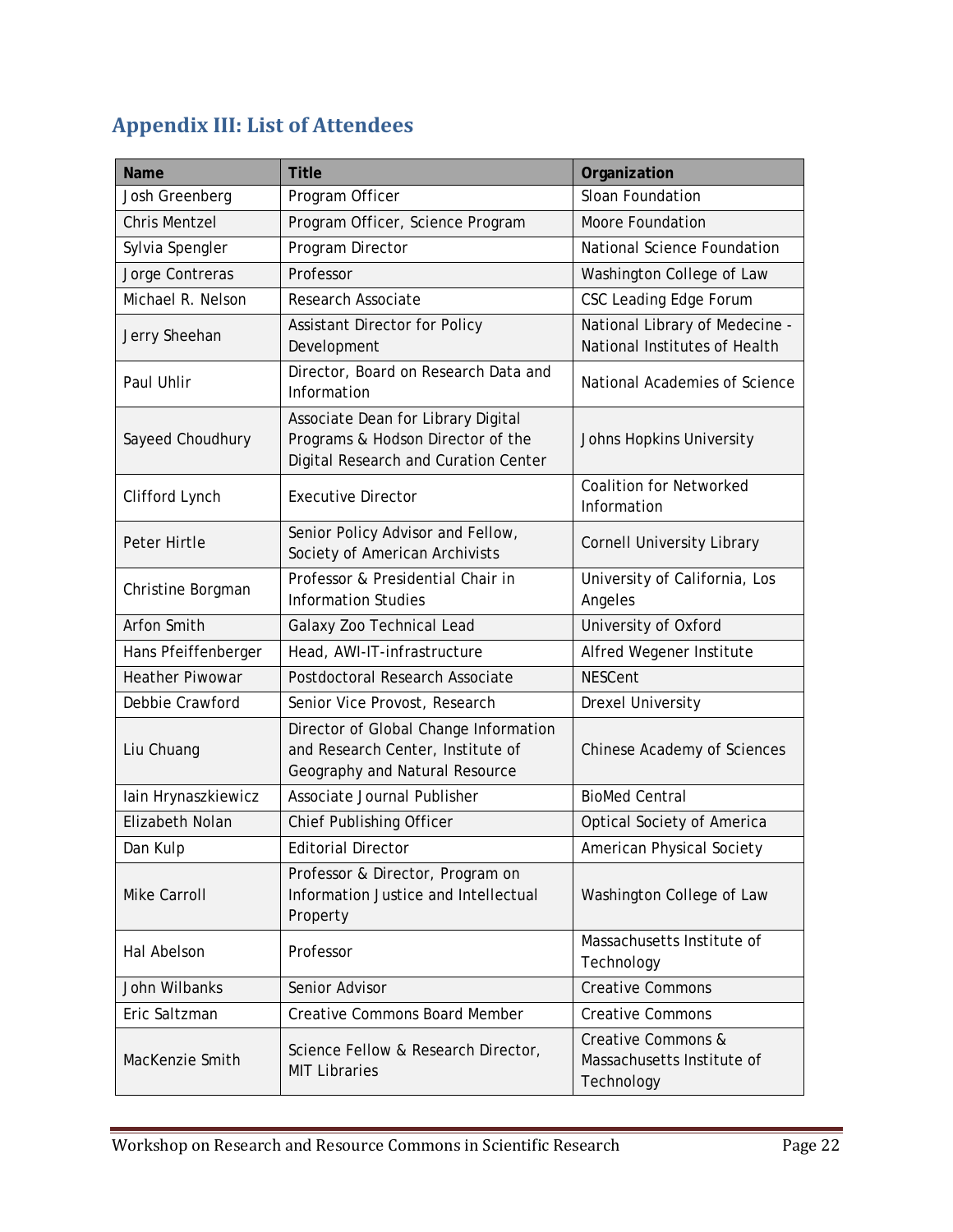| <b>Name</b>     | <b>Title</b>                                                                       | Organization                 |
|-----------------|------------------------------------------------------------------------------------|------------------------------|
| Jonathan Rees   | <b>Principal Scientist</b>                                                         | <b>Creative Commons</b>      |
| Meredith Jacob  | Assistant Director, Program on<br>Information Justice and Intellectual<br>Property | Washington College of Law    |
| Cathy Casserly  | CEO.                                                                               | Creative Commons             |
| David Kindler   | <b>Communications Consultant</b>                                                   | <b>Creative Commons</b>      |
| Alan Ruttenberg | <b>Principal Scientist</b>                                                         | <b>Creative Commons</b>      |
| Val Hovland     | Consultant                                                                         | Redstone Strategy Group, LLC |